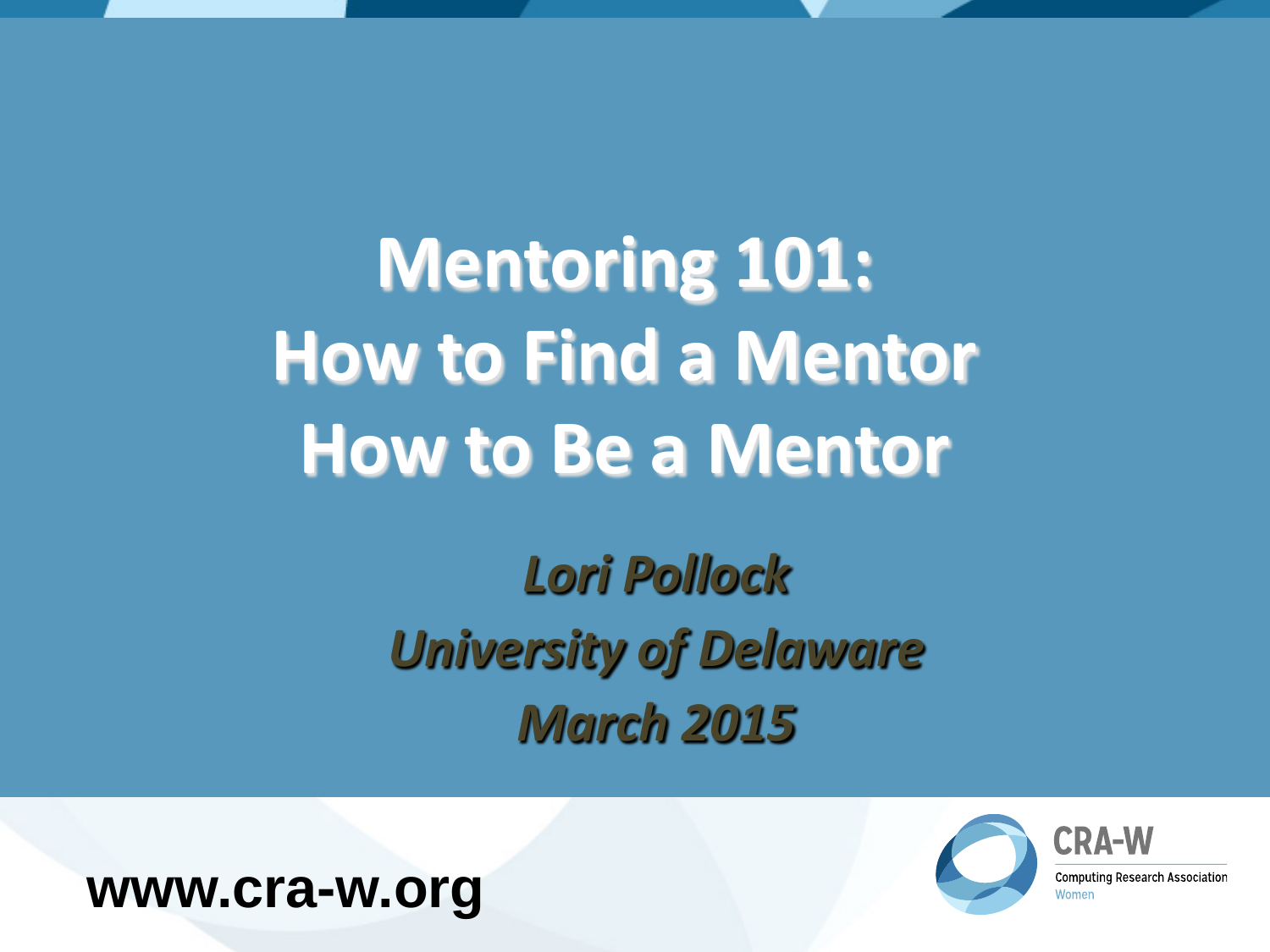## **A Mentor?**

Homer: "wise and trusted counselor"

A Mentor = someone who takes a special interest in helping another person develop into a successful professional.

Mentoring = professional + personal relationship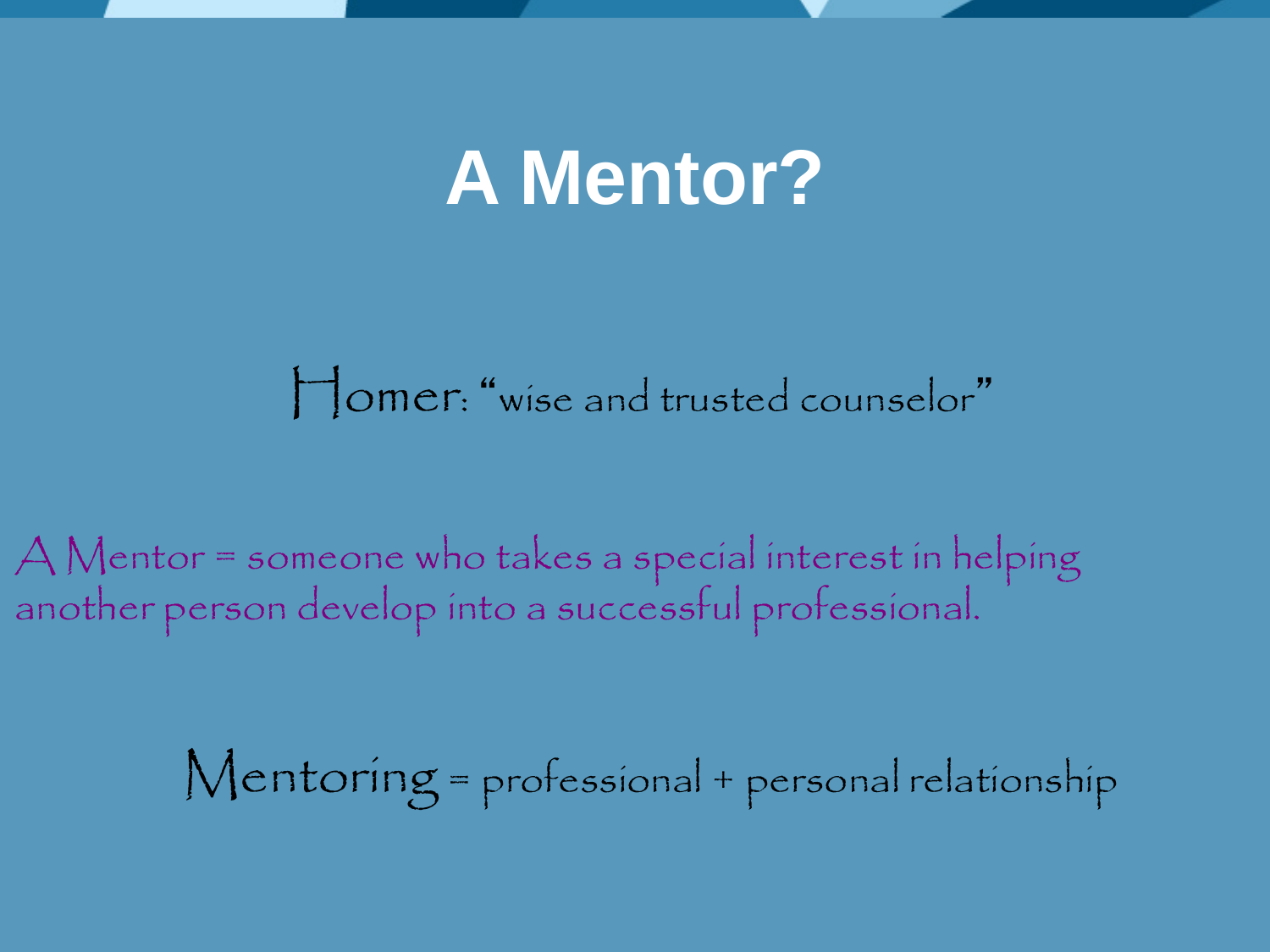## **QUIZ: TRUE or FALSE**

- 1. There is no such thing as an ideal mentor.
- 2. Success depends on mentor & mentee
- 3. Every research advisor is a mentor
- 4. A role model is a mentor
- 5. Every academic advisor is a mentor
- 6. A department chair is always a mentor
- 7. You are in good hands if you have one good mentor.

8. Thank goodness, there is a well established mentoring plan that will work for all students.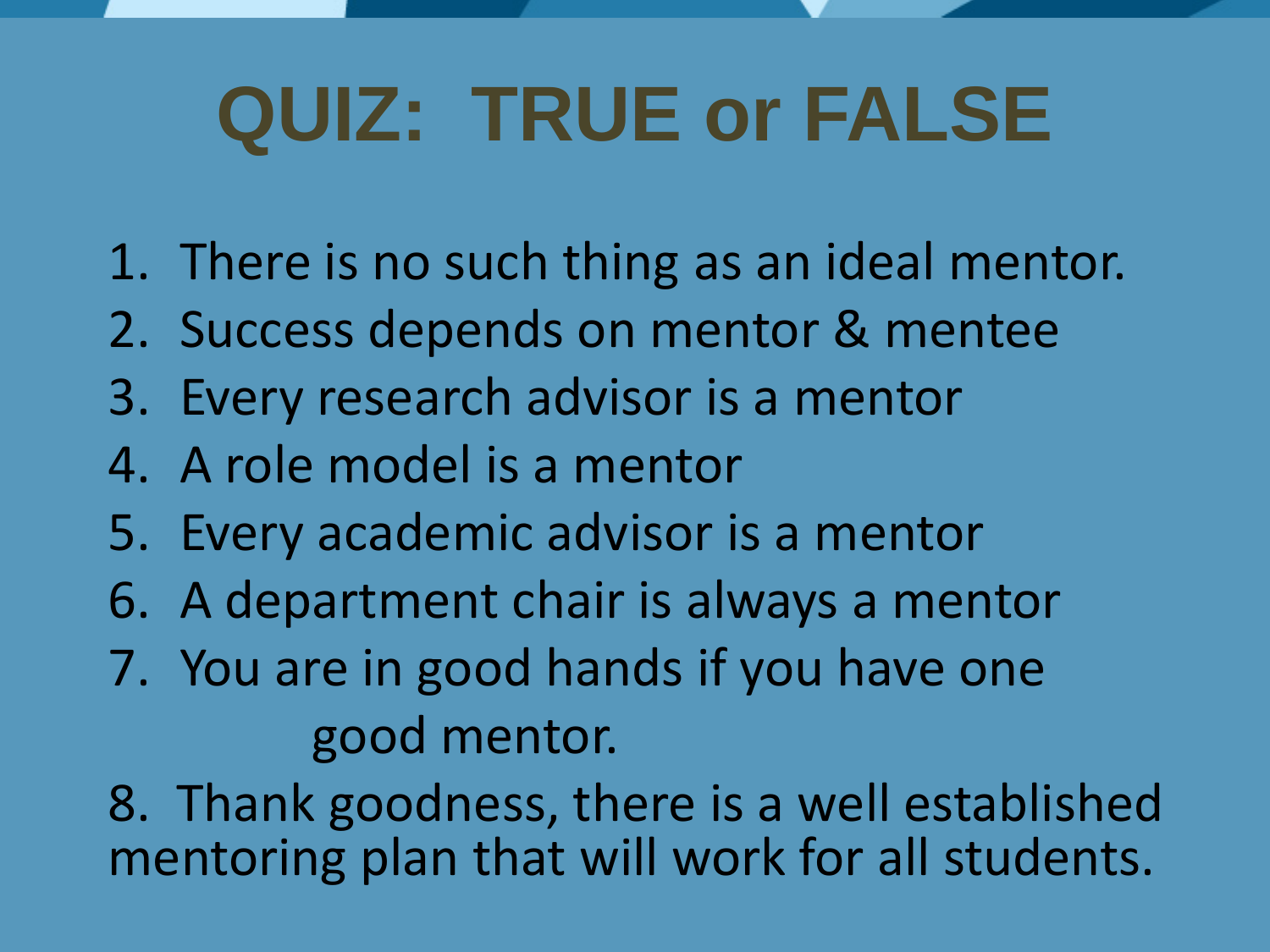## **Research on Mentoring**

Research shows that *those who are mentored achieve greater career advancement and higher work satisfaction than those who are not mentored.* 

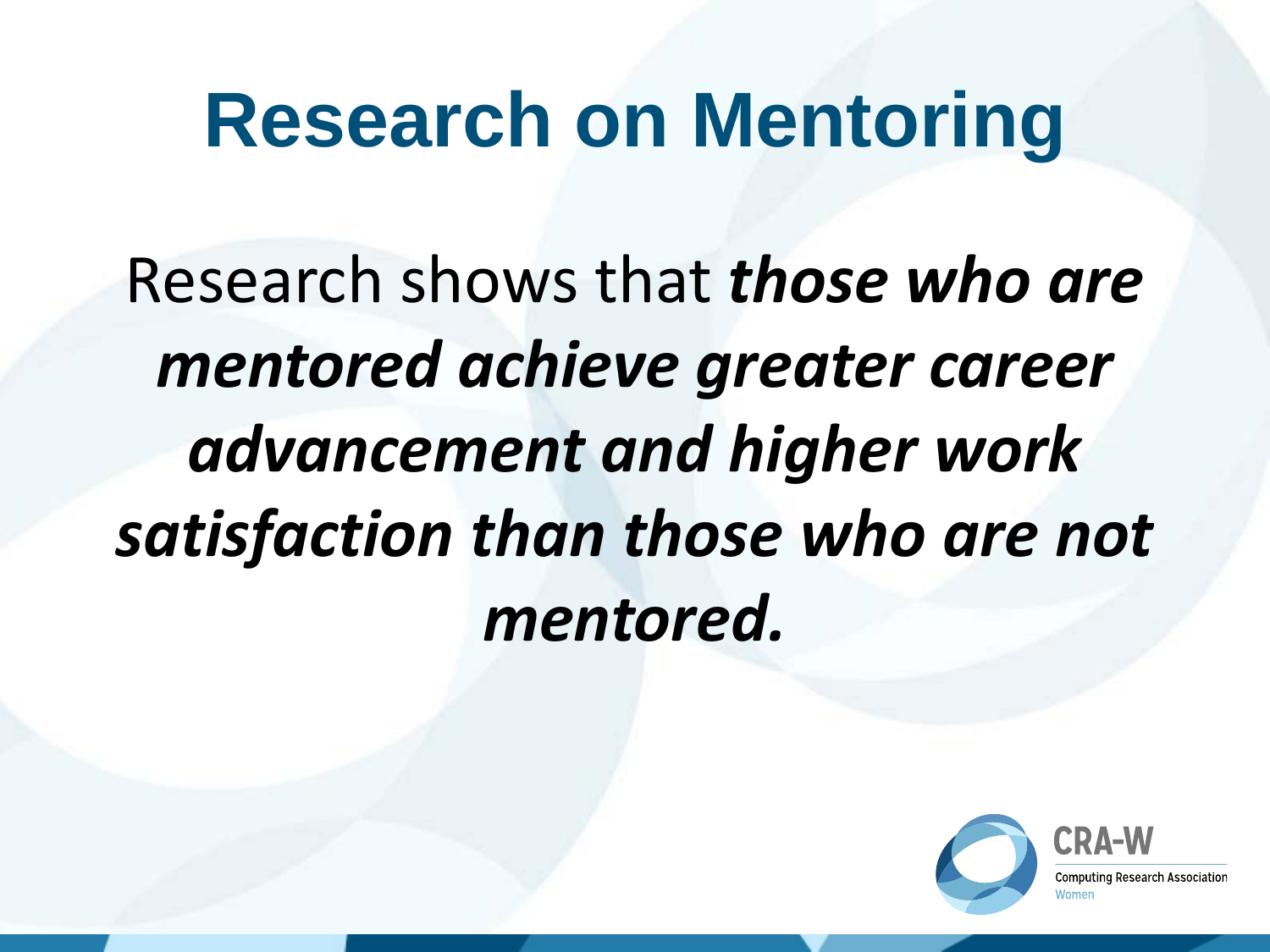## **Who's Most at Risk?**

• Students



- People working in jobs considered atypical for their gender
- First generational professionals
- … and others

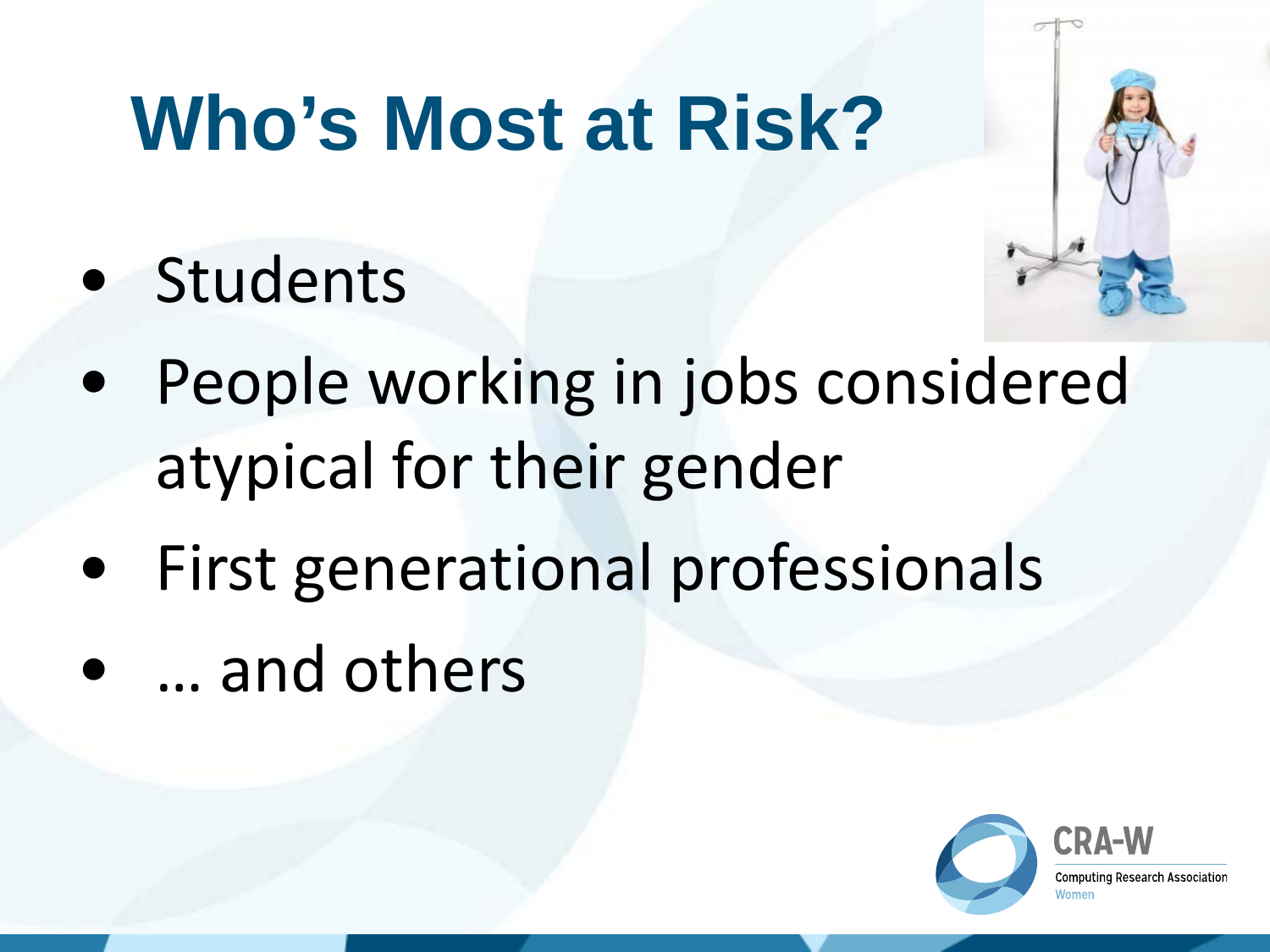## You can be a Mentor **at various levels**

As an undergraduate As a graduate student As a faculty member As a professional In formal mentoring programs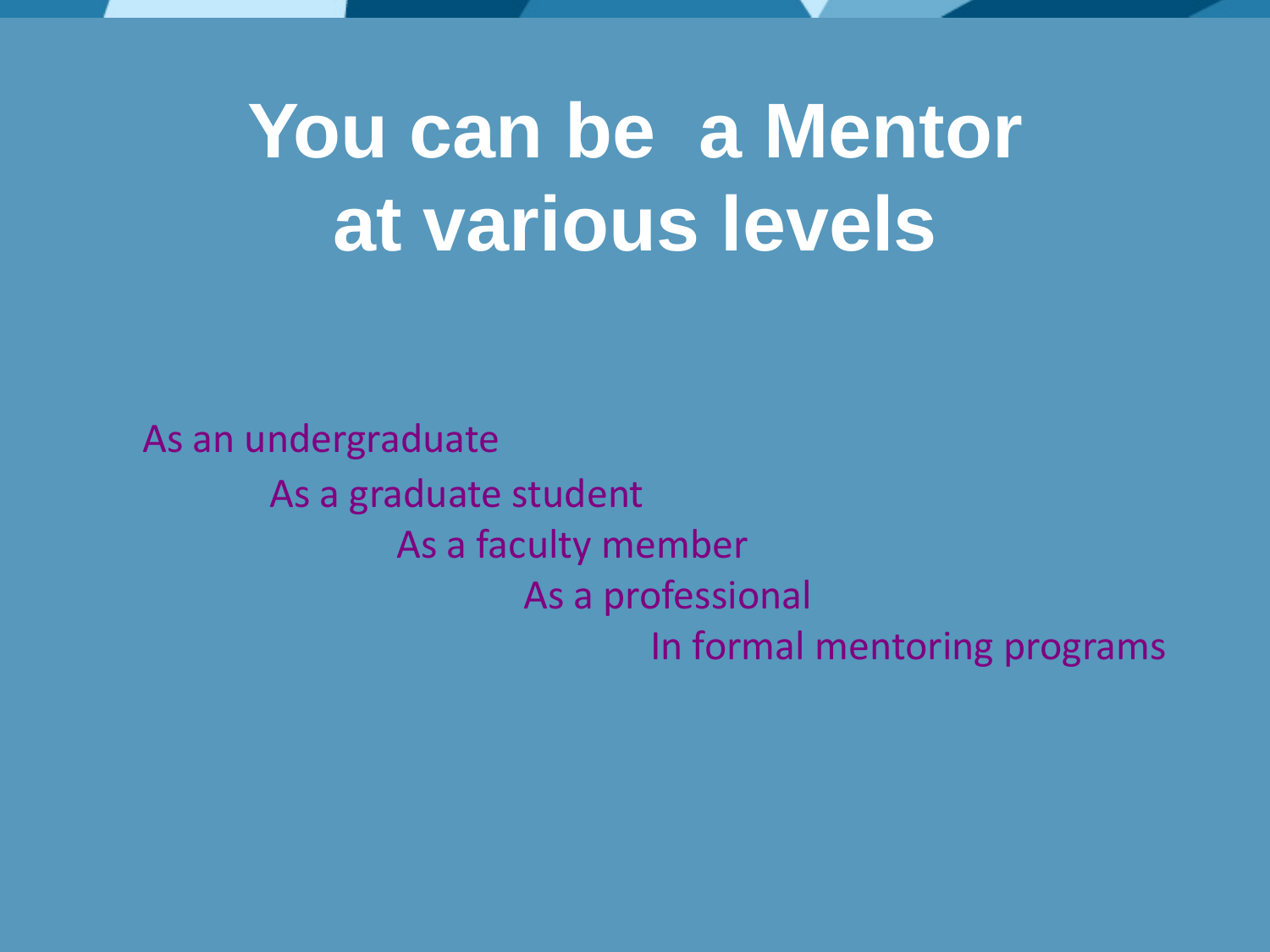## **Question Formulation Time**

## **4 Rules:**

- 1. Form groups of 4.
- 2. Identify one person as notetaker.
- 3. As a group, write as many questions as you can.
- 4. Do not stop to answer, judge, or discuss questions
- 3. Write down every question exactly as it is stated.
- 4. Change every statement that is made into a question.

#### **The Topic: Mentoring in Academia**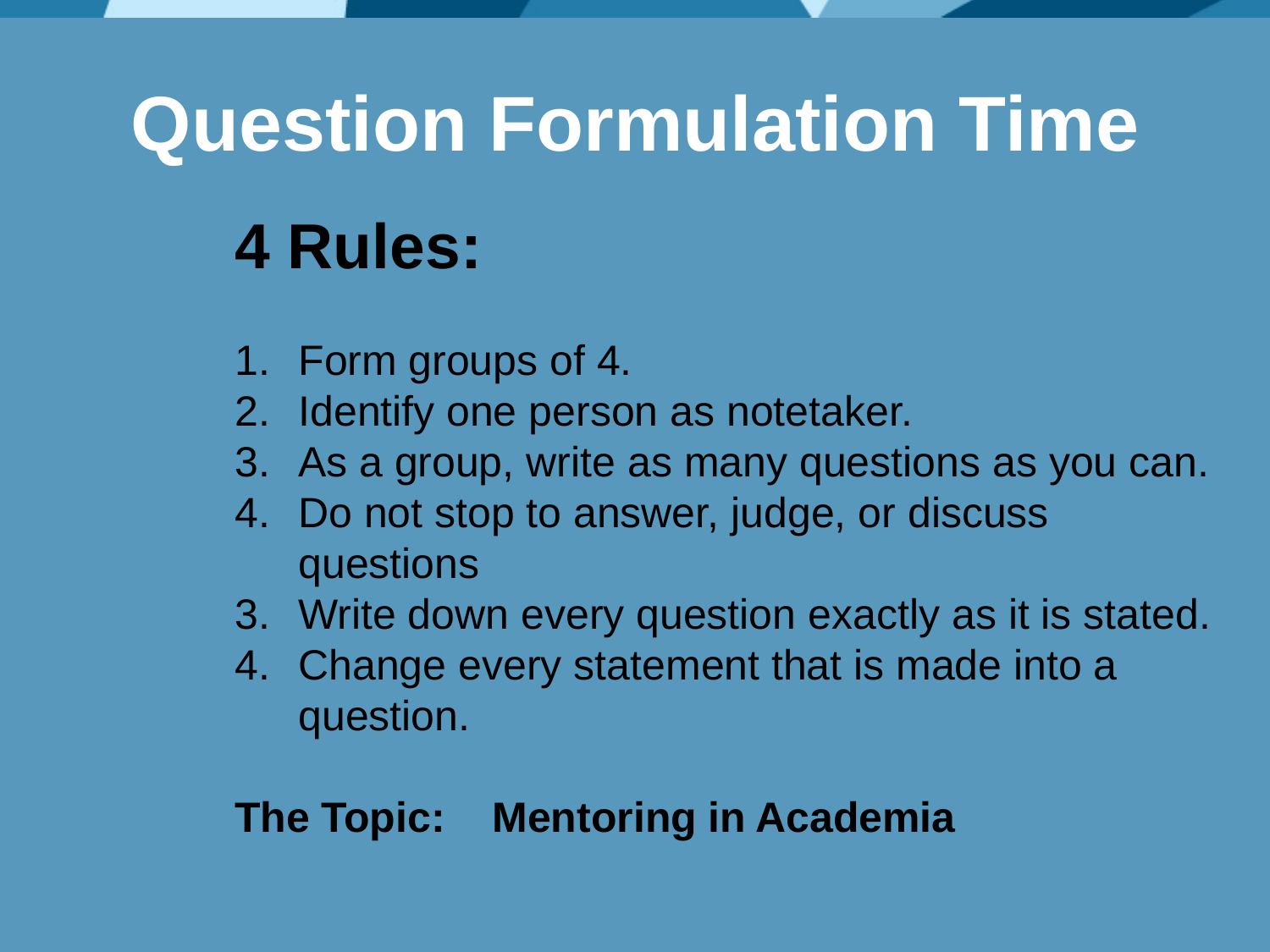# **Prioritize Your Questions (5 minutes)**

**1.Choose your top highest priority questions to be answered with respect to:** 

### **"Being a Mentor in academia"**

**2. For each, be ready to justify.**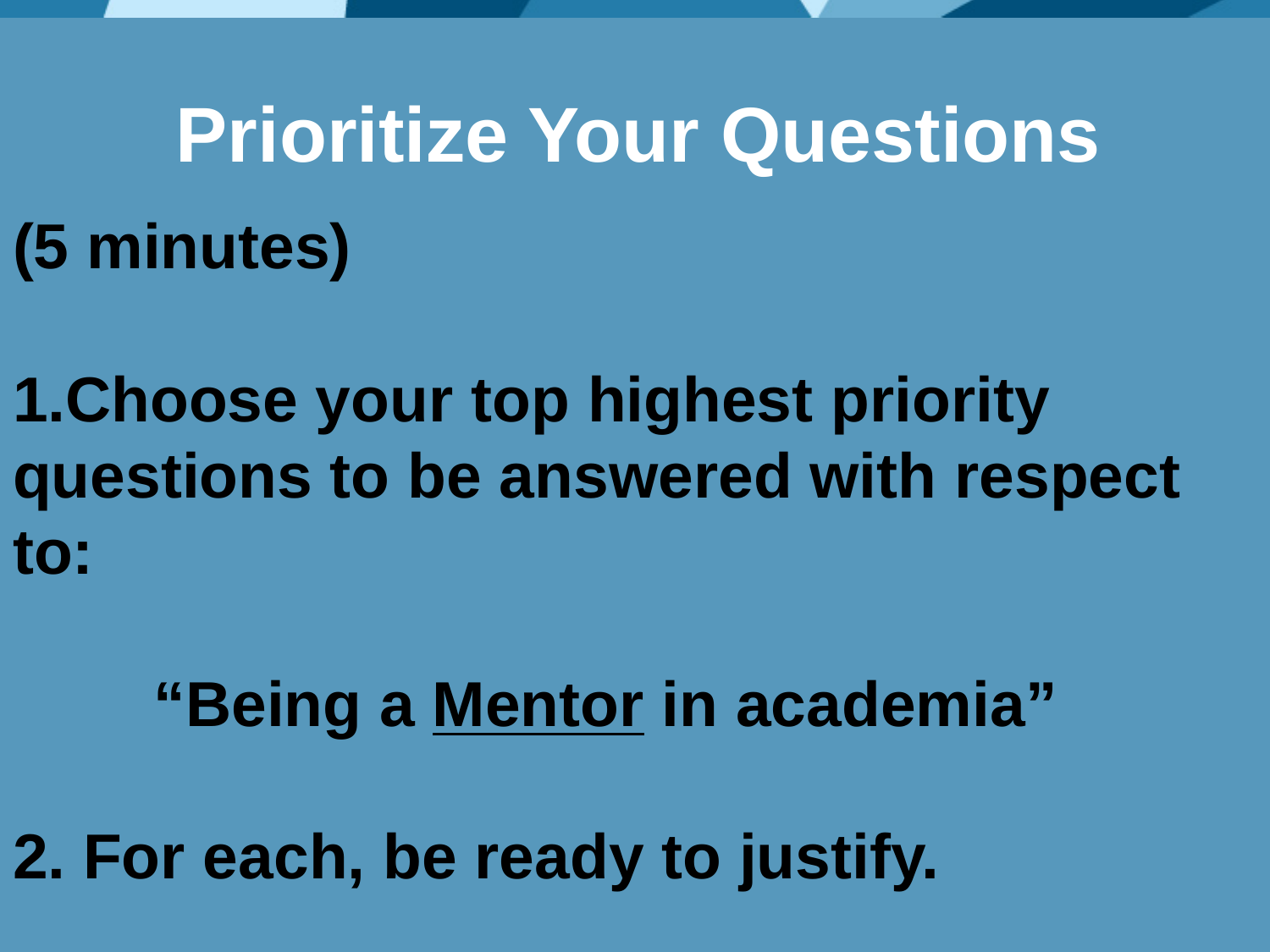## **Report Out & Discussion**

**Most Important Questions on Being a Mentor in Academia**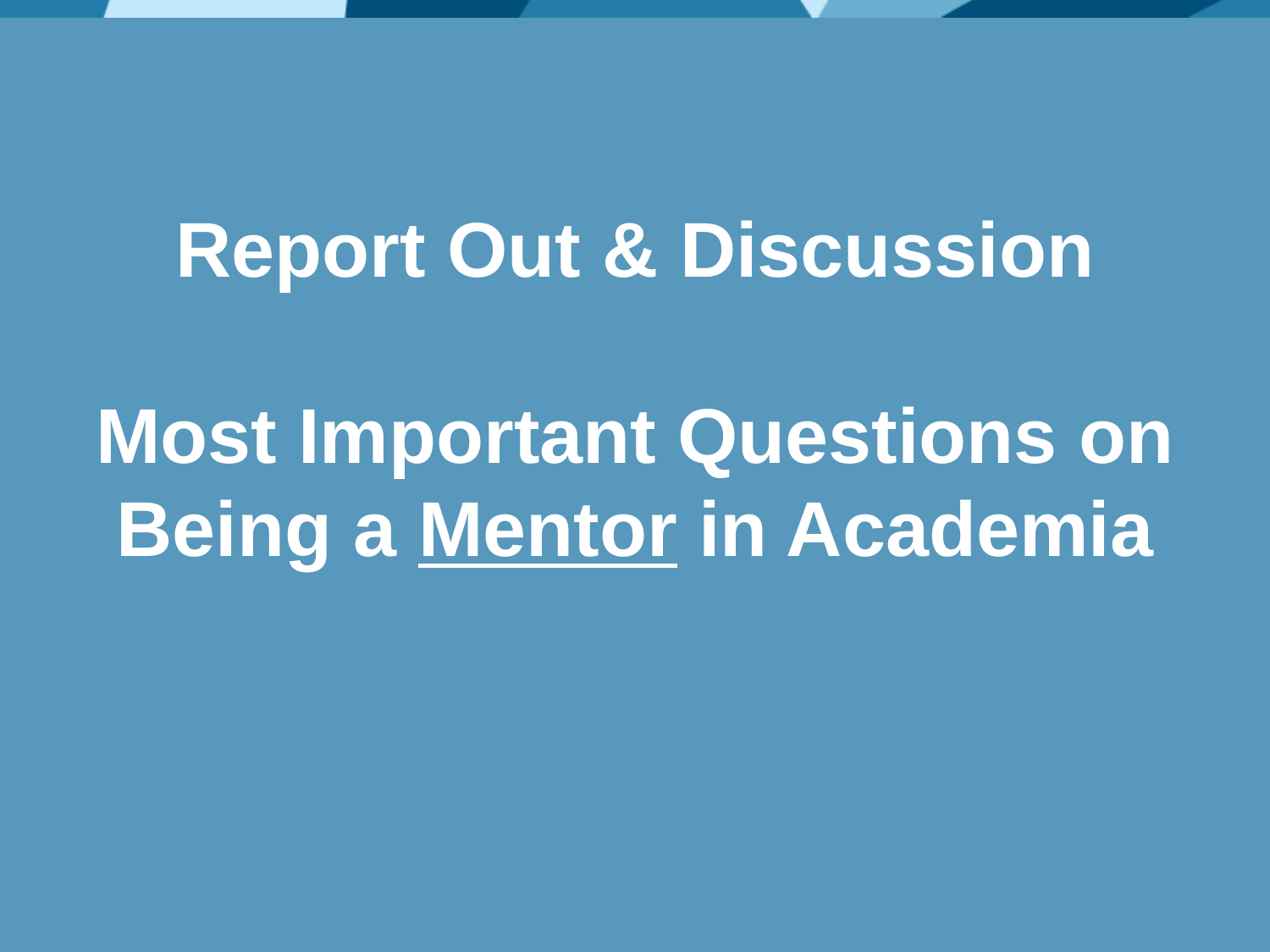## **Giving and Receiving**

#### **Mentor Mentee**

Attention Confidence, security Regular contact Listening Advice from experience Decision making Information **Exercise Exercise Endingle Service Endingle Service Endingle And Skills** Encouragement Self confidence Opportunities Professional reputation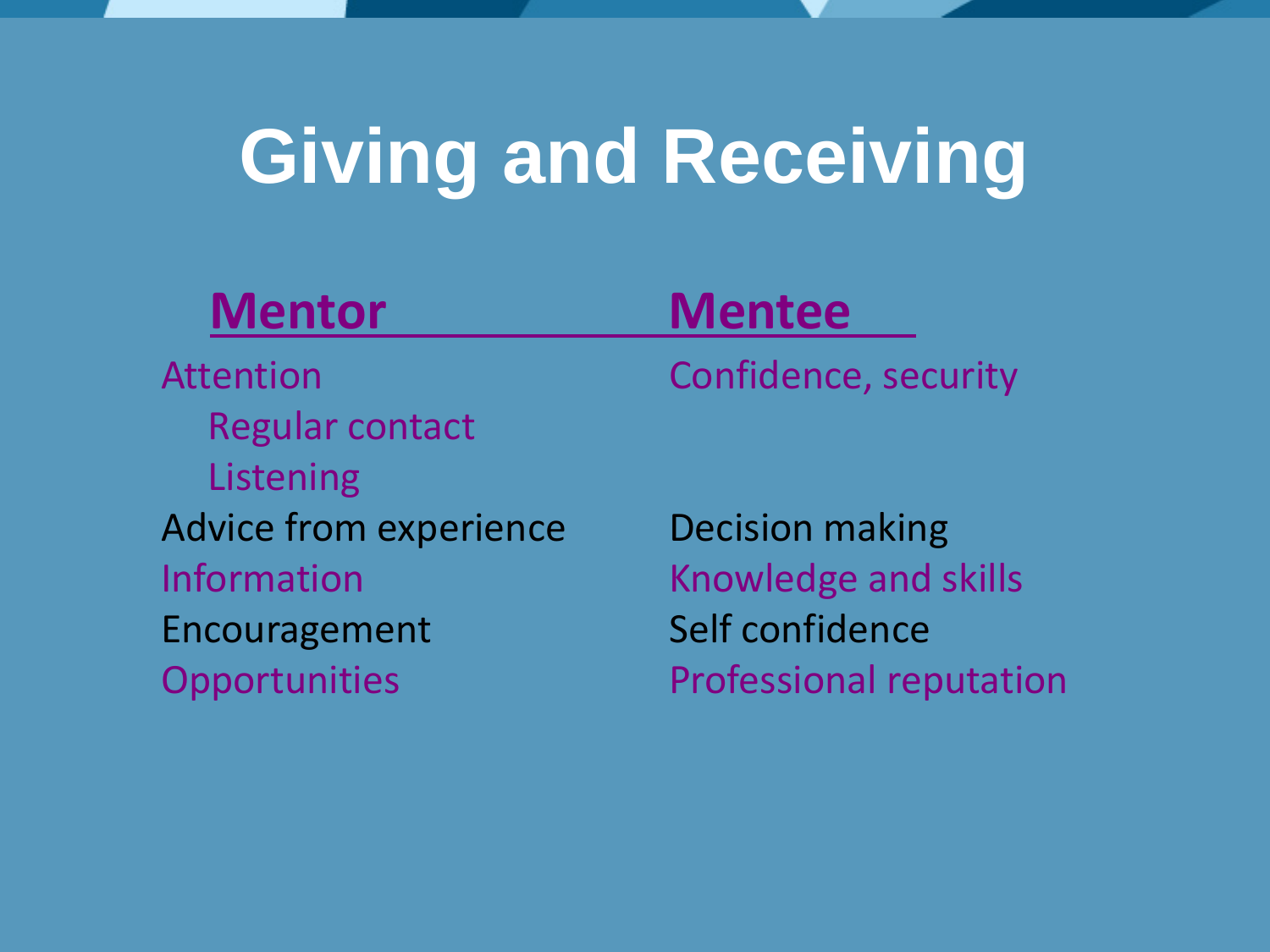## **Prioritize Your Questions (5 minutes)**

**1.Choose your top highest priority questions to be answered with respect to:** 

#### **"Being a Mentee in academia"**

**2. For each, be ready to justify.**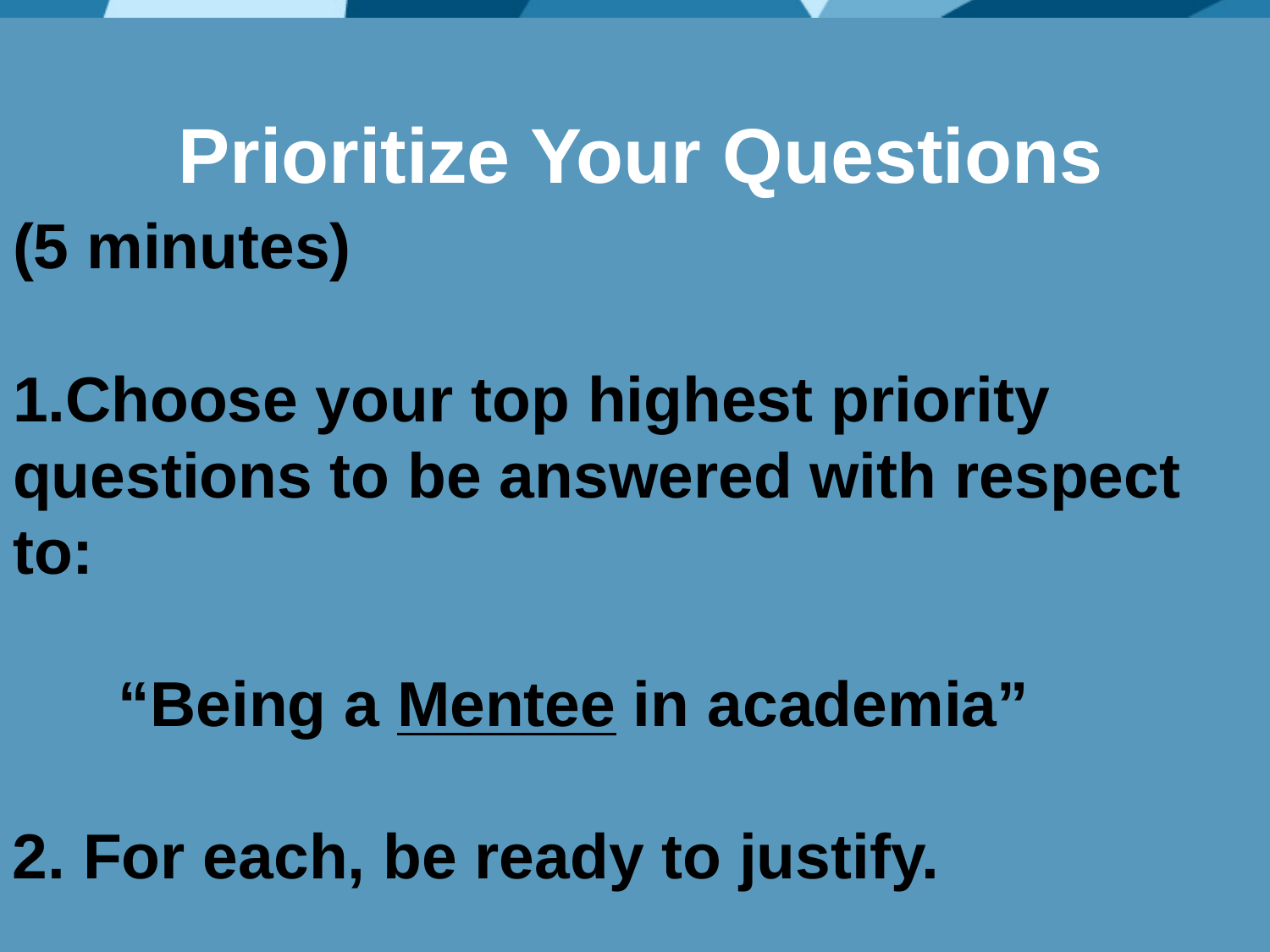## **Report Out & Discussion**

**Most Important Questions on Being a Mentee in Academia**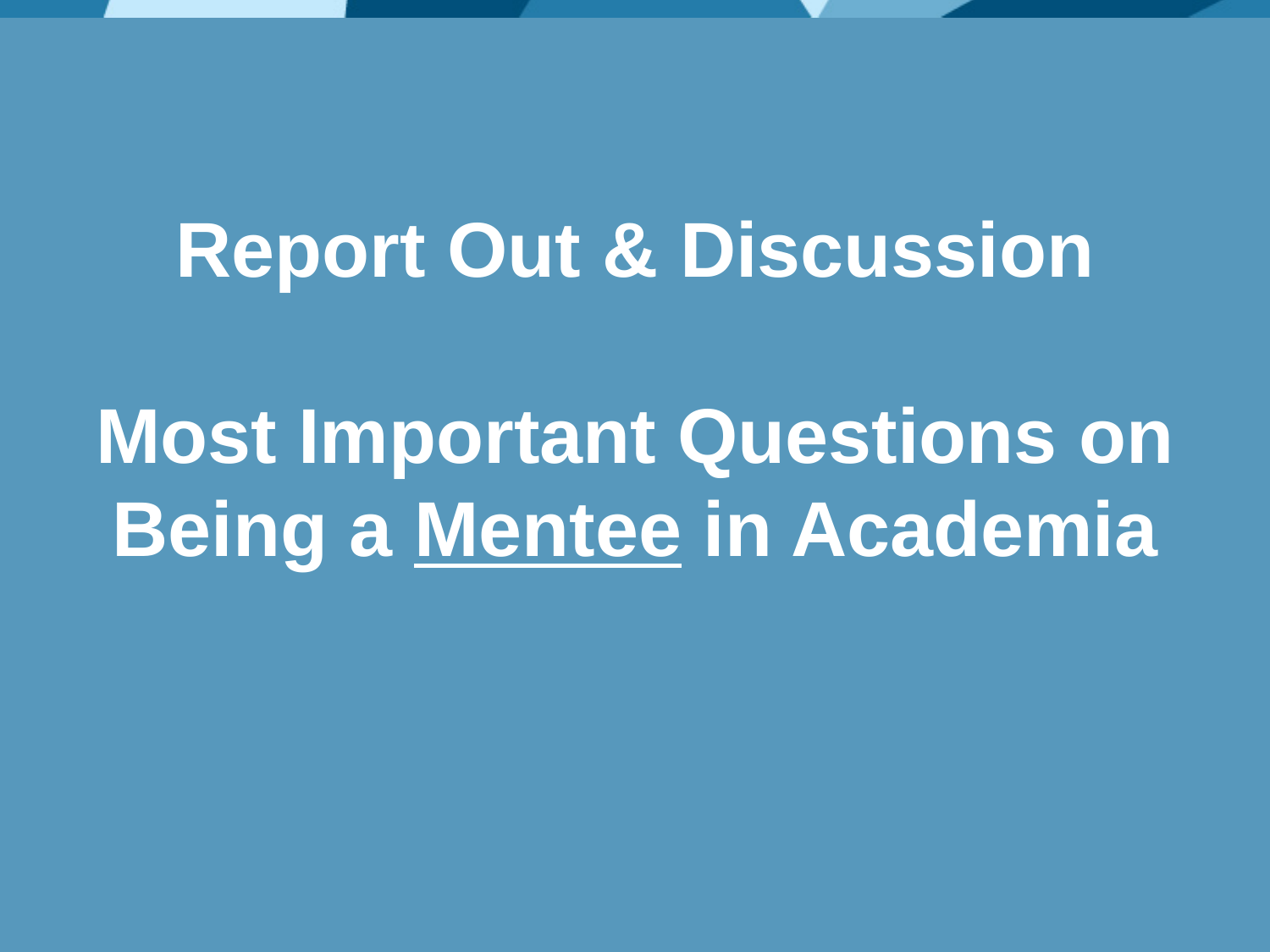## Build a **TEAM** of mentors with varying expertise/experience

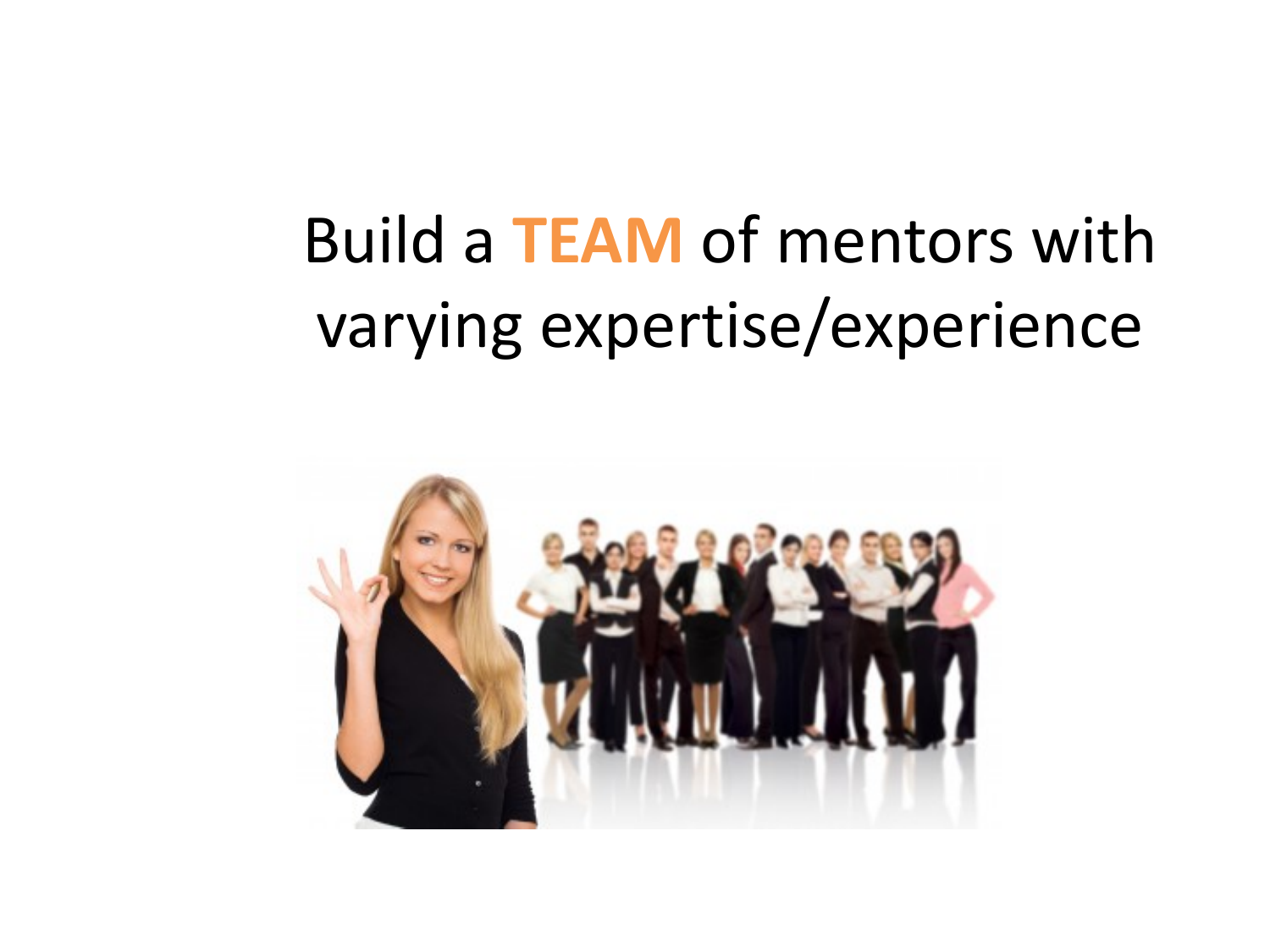## *Be sure to thank your Mentors*

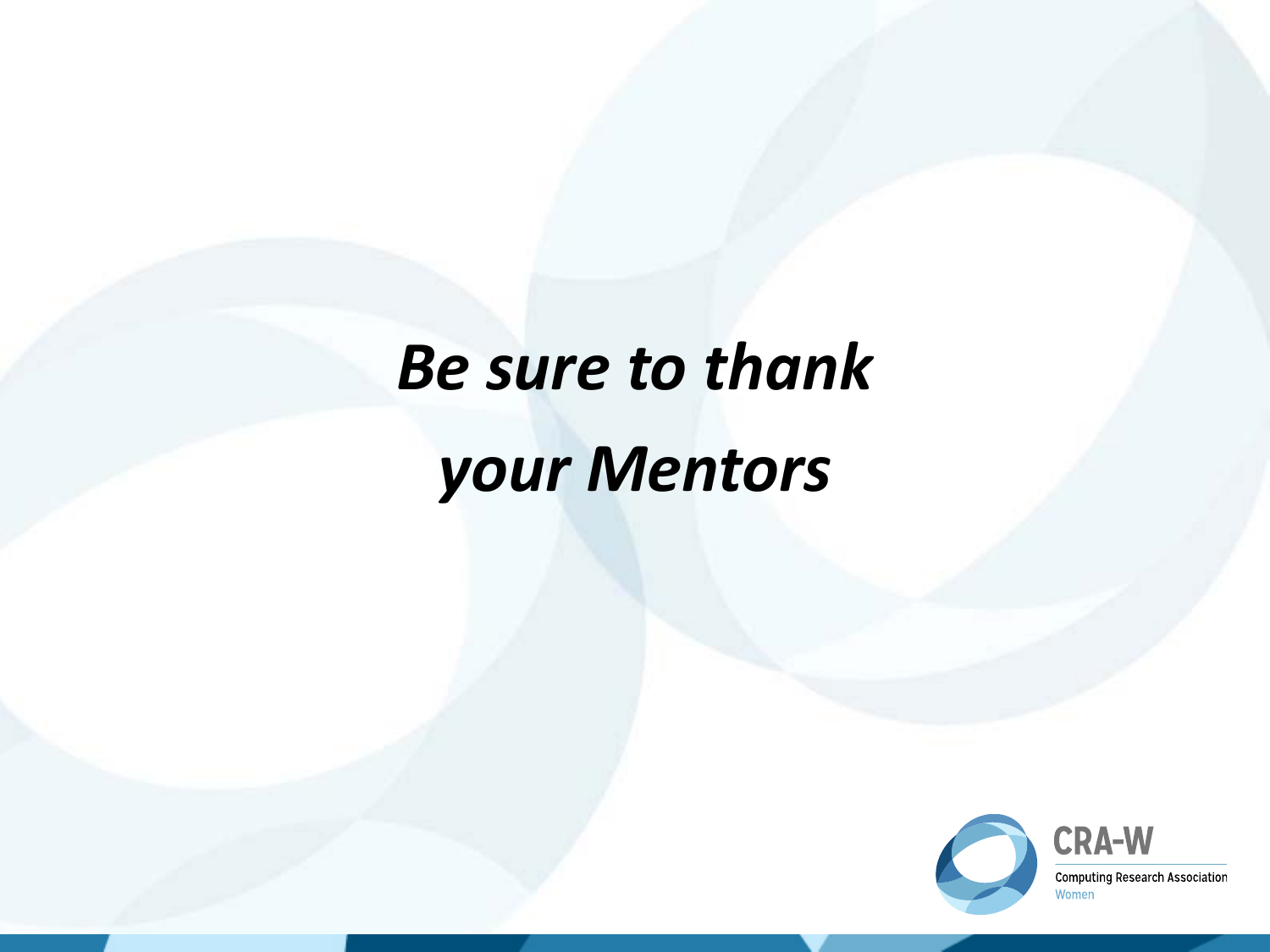## **Recommended Reading**

#### **Mentoring-in-a-Box: Technical Women at Work**





MENTORING-IN-A-BOX: **Women Faculty in Computing** 

vomen

INFORMATION

**AVAVA** 

*Pfizer* 



**National Academy of Sciences National Academy of Engineering Institute of Medicine National Academy Press**

**Washington, D.C. 1997**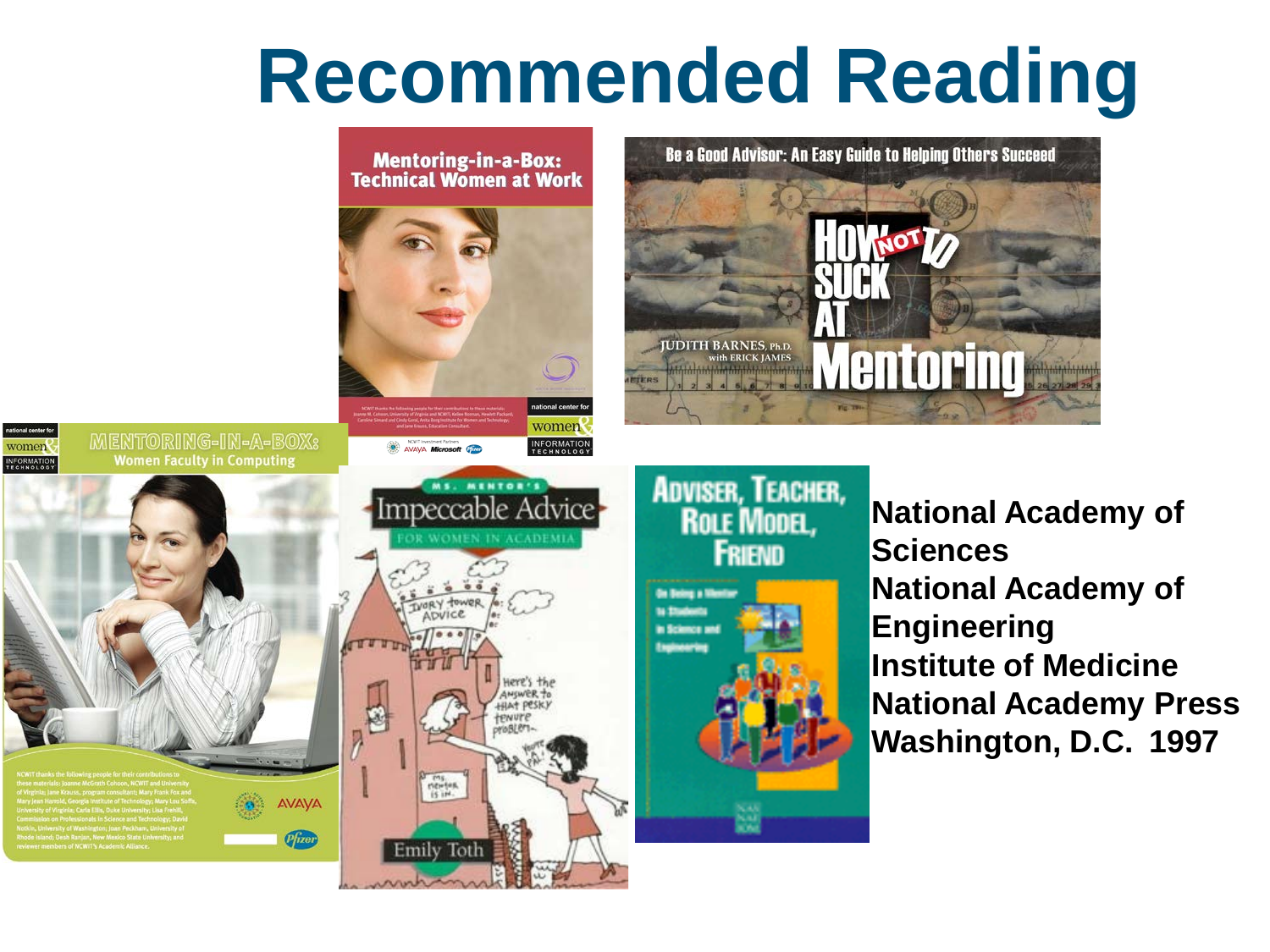## **More Information for Your Reading Pleasure**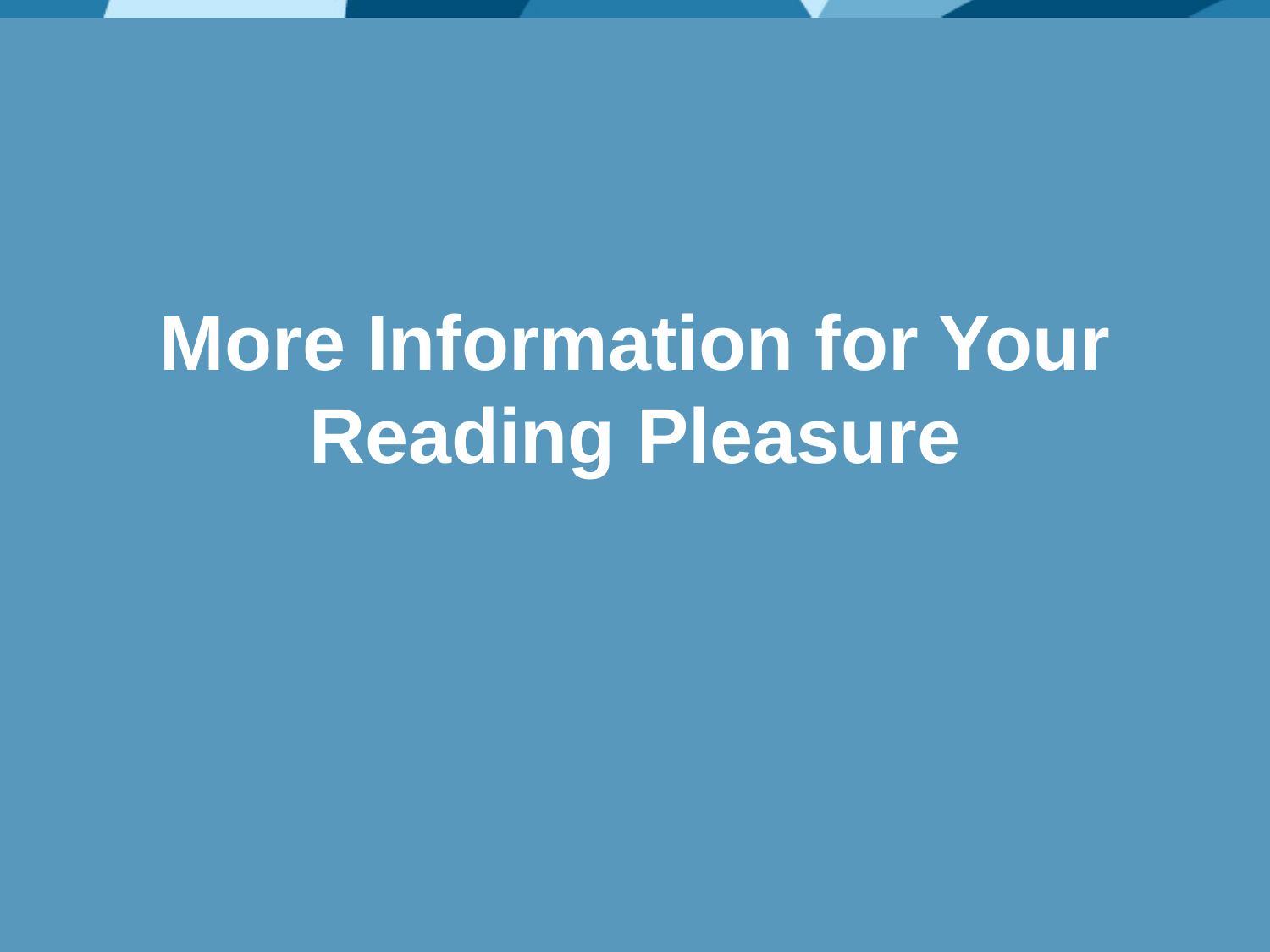## **Benefits of being Mentored**

- + Knowledge of your discipline's expectations
- + Solid foundation of skills and knowledge in your discipline
- + Self confidence
- + Independent problem solving skills
- + A good start on a professional reputation
- + Access to a professional network

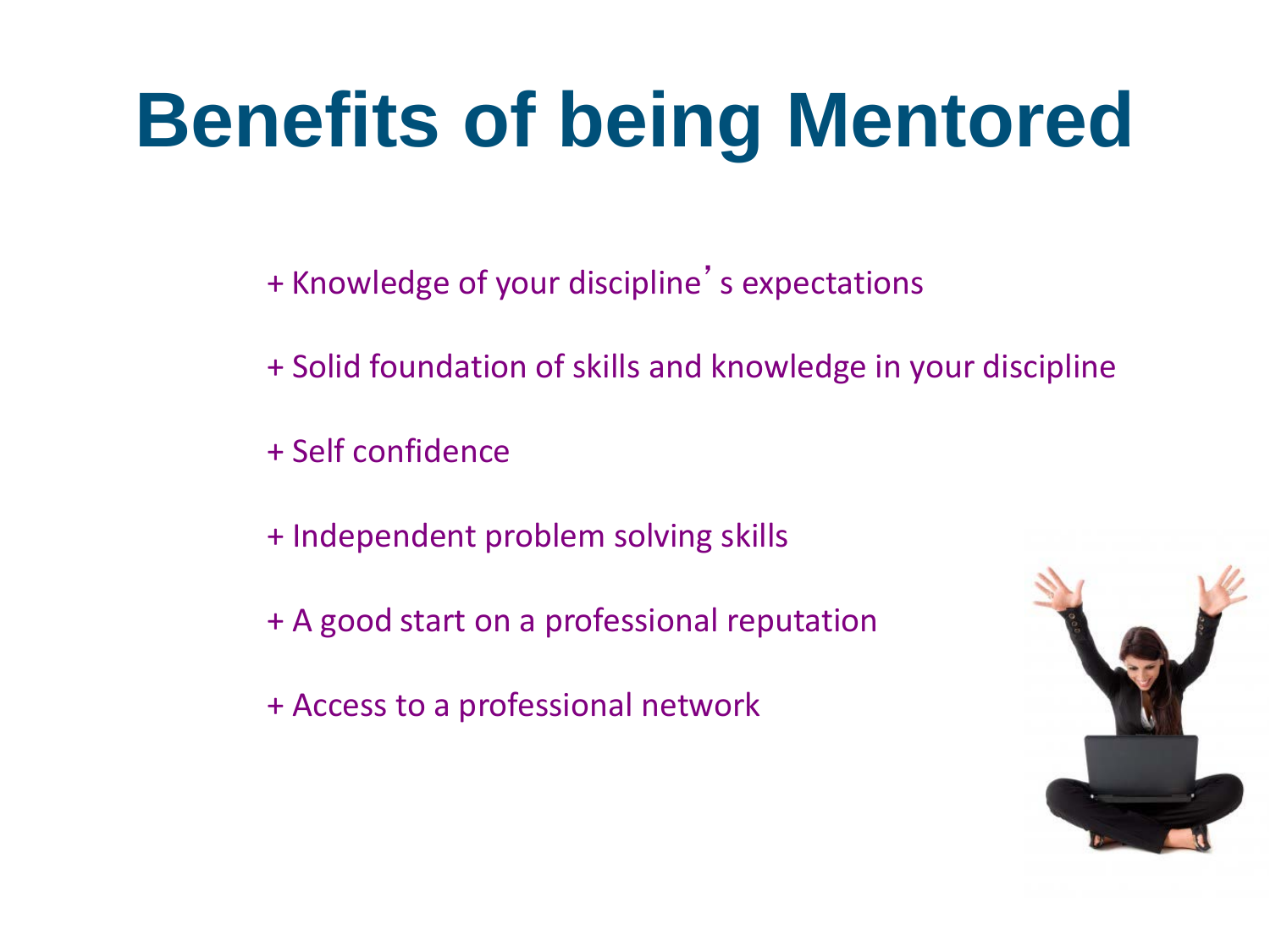## **Benefits of being a Mentor**

+ Facilitate another's accomplishments: parenthood

+ Most likely to recruit/retain good students

+ Stay at the forefront of discipline

+ Continually hone own mentoring skills

+ Increase confidence

+ Strengthen your own network

+ Give back

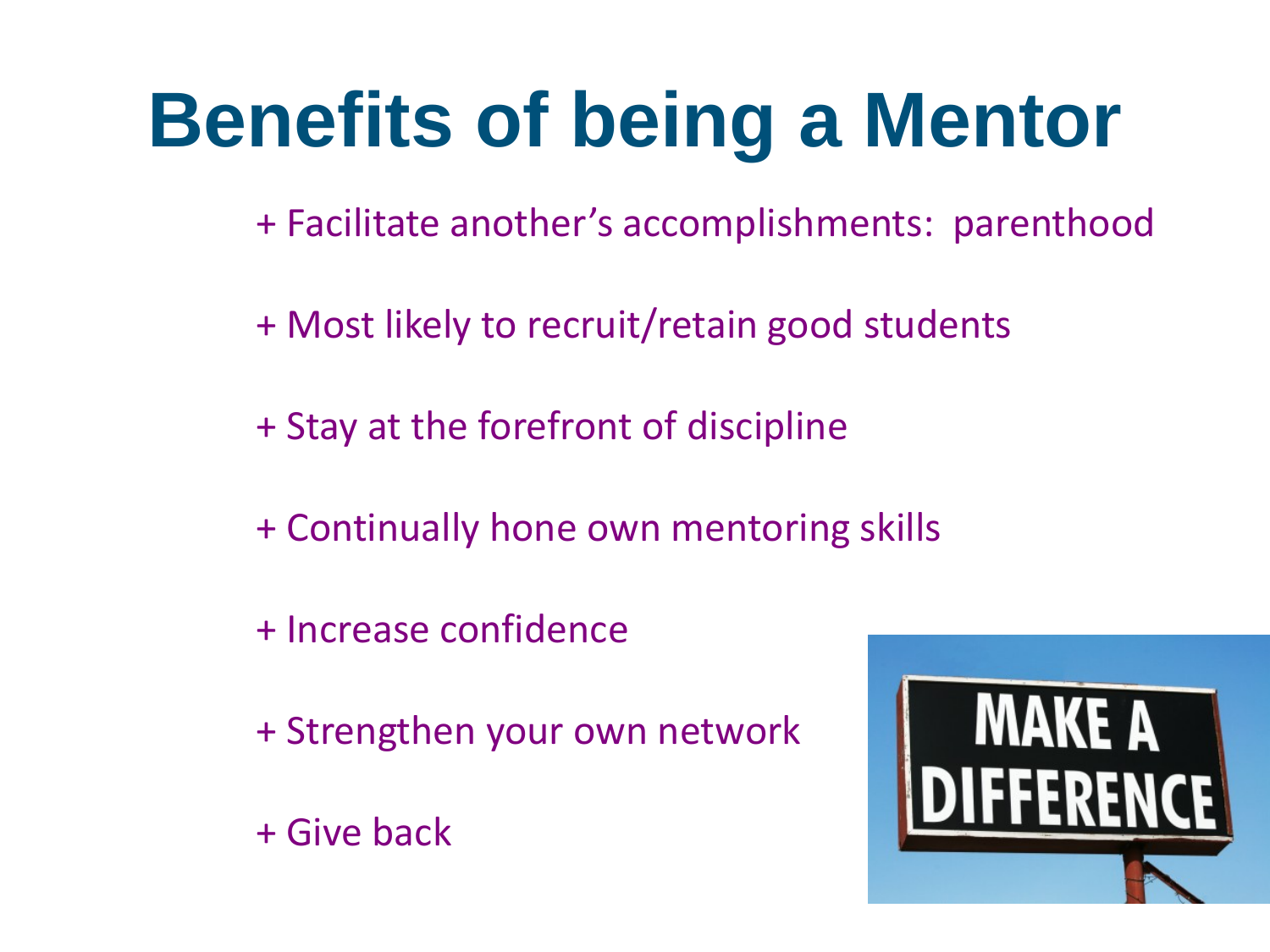

#### www.impostersyndrome.com

*Everybody is ignorant, only on different subjects.* Woodrow Wilson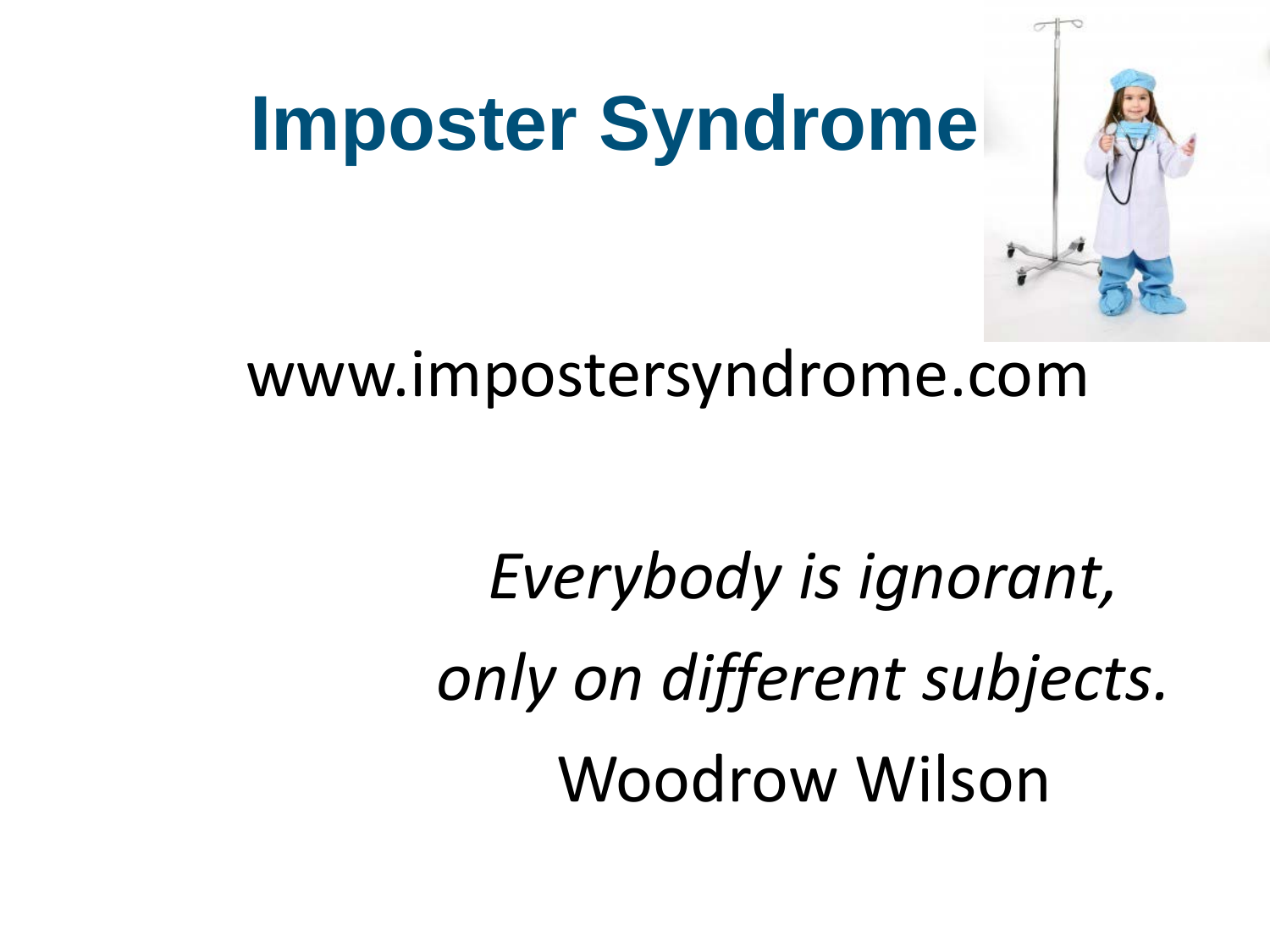## **At various times in your life, you can benefit from Mentors**

As an undergraduate As a graduate student As a faculty member As a professional Formal mentoring programs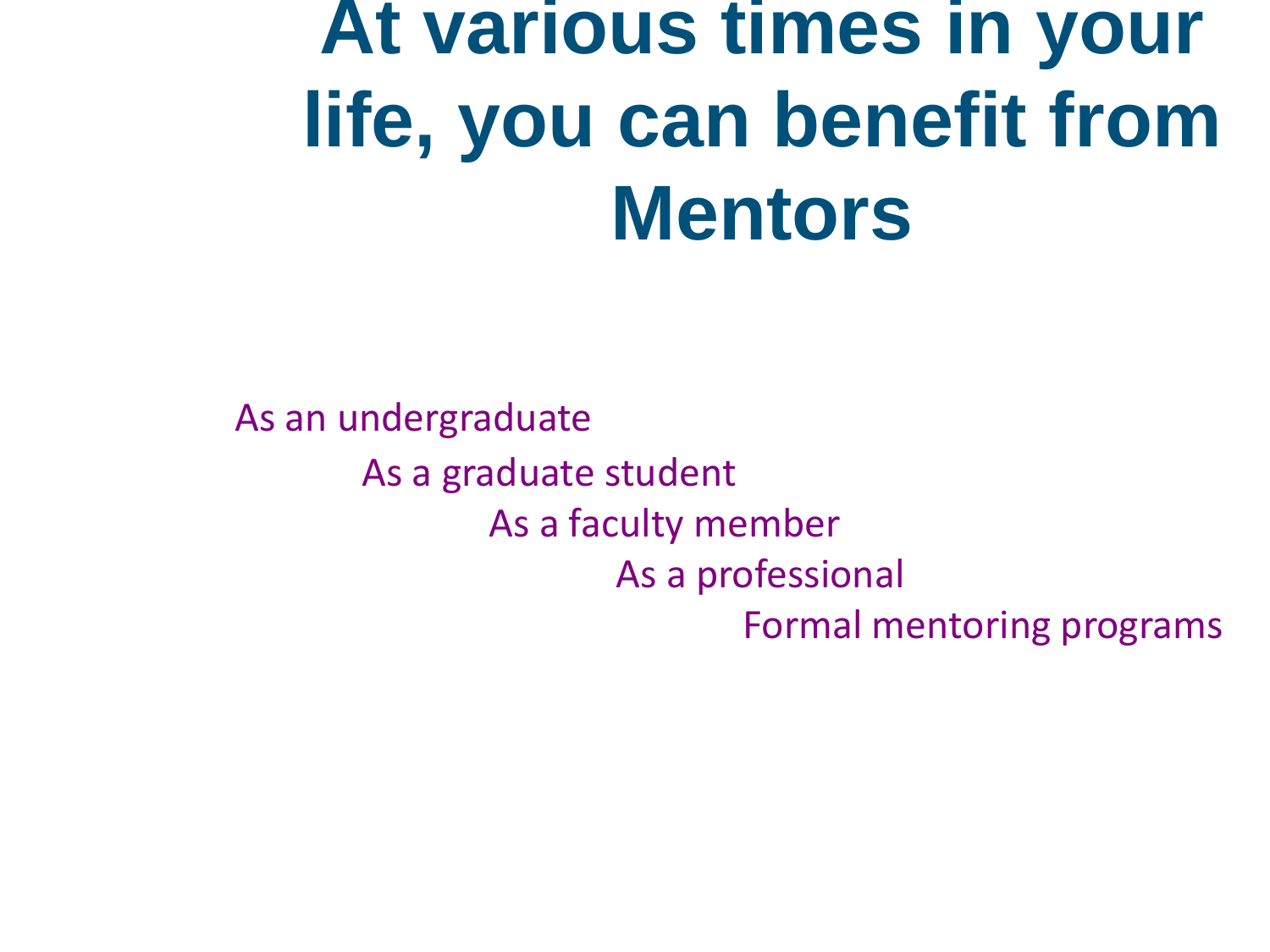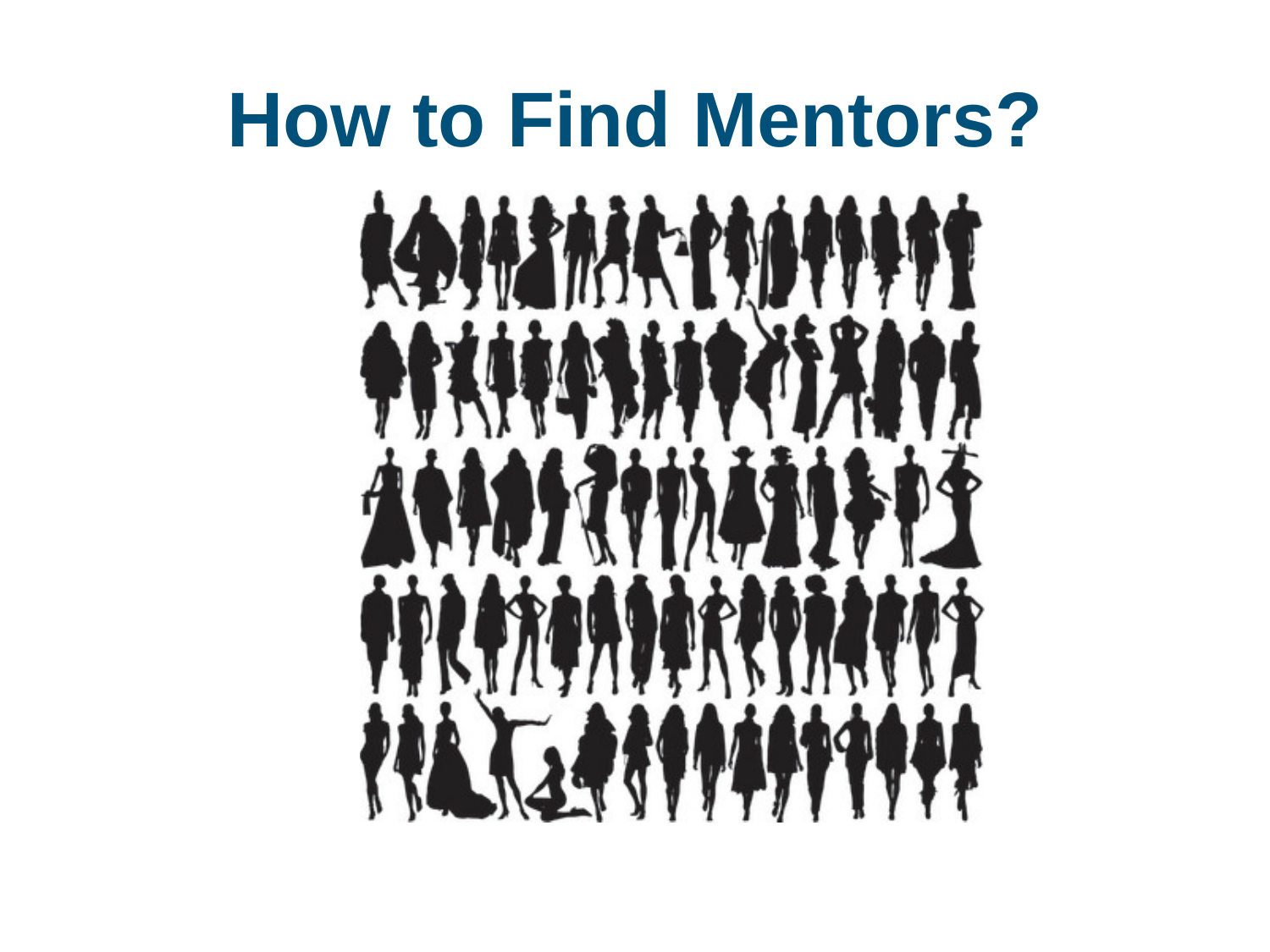## **Look Everywhere**

-In your department at your institution

-Outside your department at your institution

-In your field outside your institution

- Outside your field outside your institution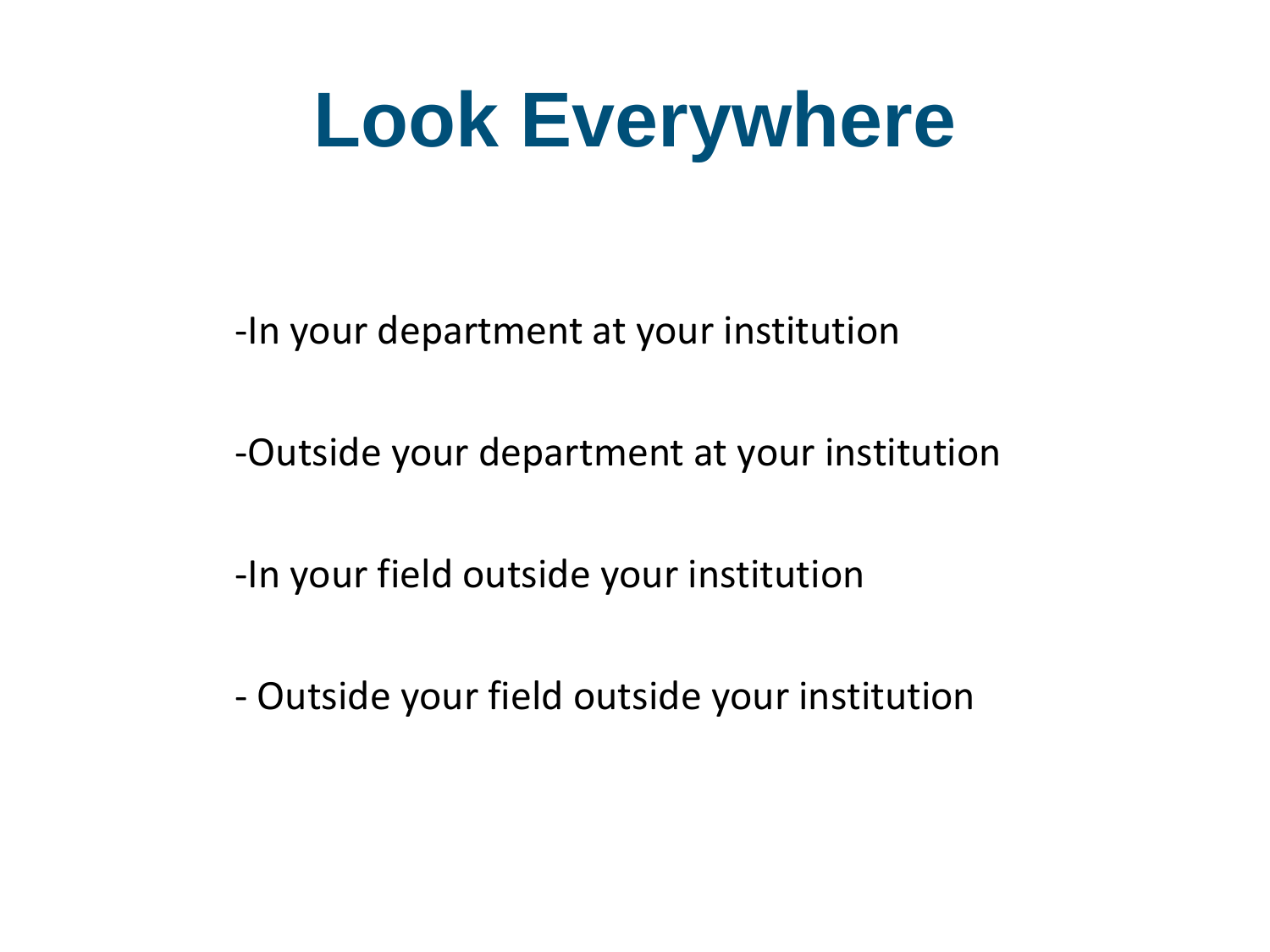## **Consider Your Mentors…**

Who are they? Why do you consider them a mentor?

High School **College**  Graduate School Now…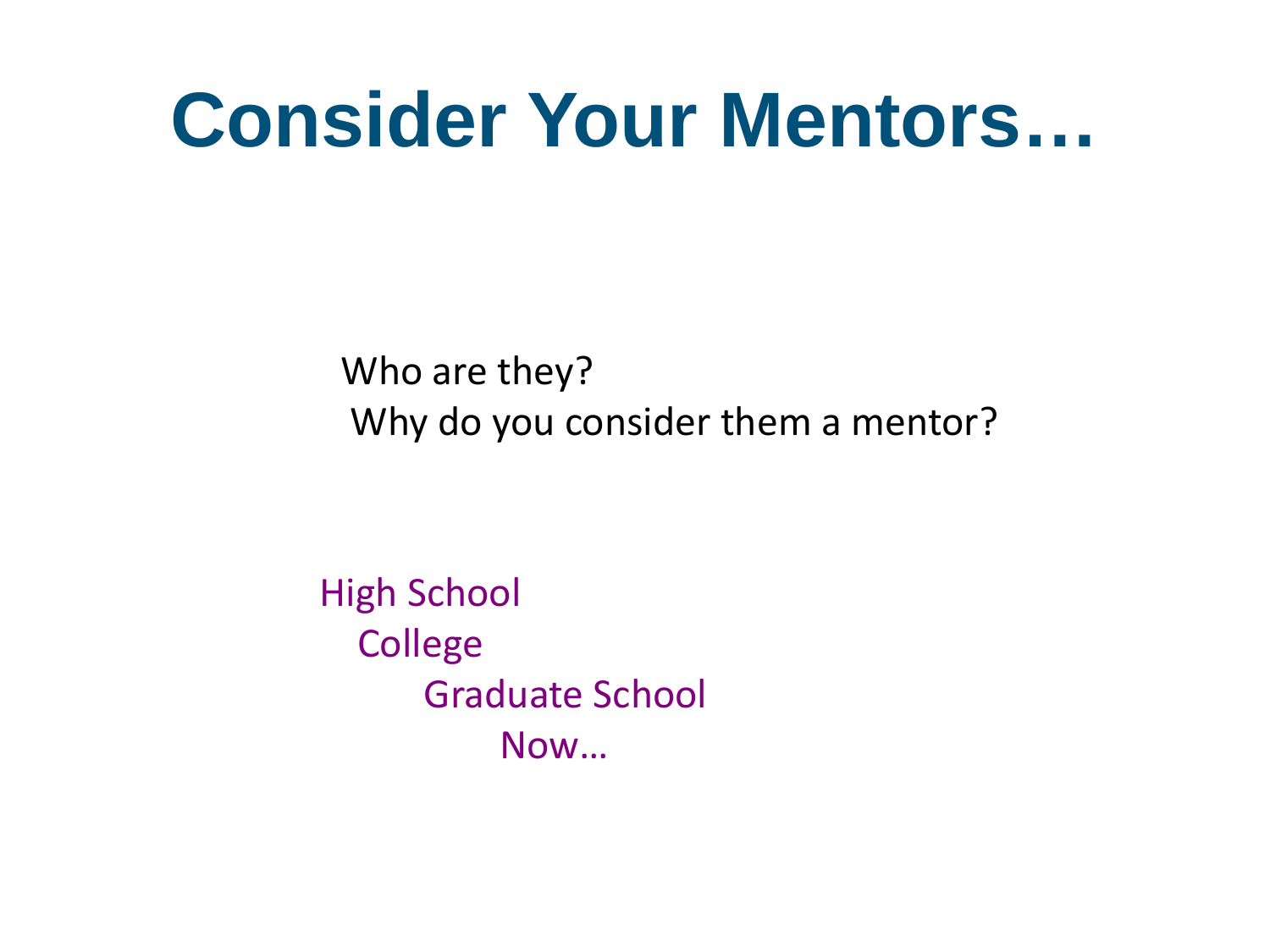## **A Good mentor provides:**

advice on courses, career, personal challenges

Contacts/connections for networking,

information

letters of reference,

Encouragement

Opportunities (advocates)

Coaching

Help: how to use your strengths;

overcome your weaknesses

A role model

A listening ear

Powerful/probing questions

ALL possibilities, w/o judgment

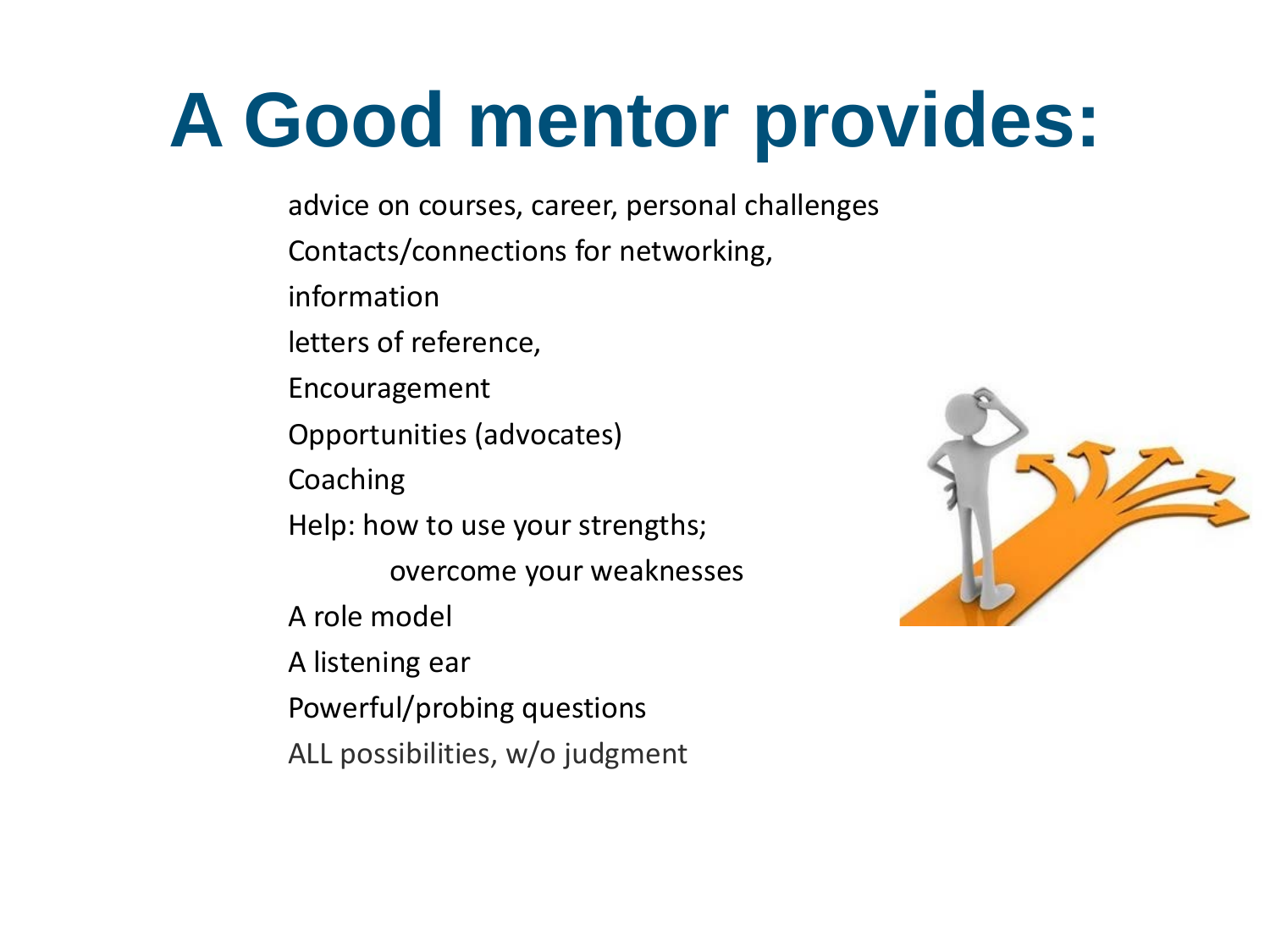## **A Good mentor is:**

Interested in you Supportive Patient Knowledgeable **Competent** Accessible Respectful of privacy **Empathetic** Honest **Compassionate** 

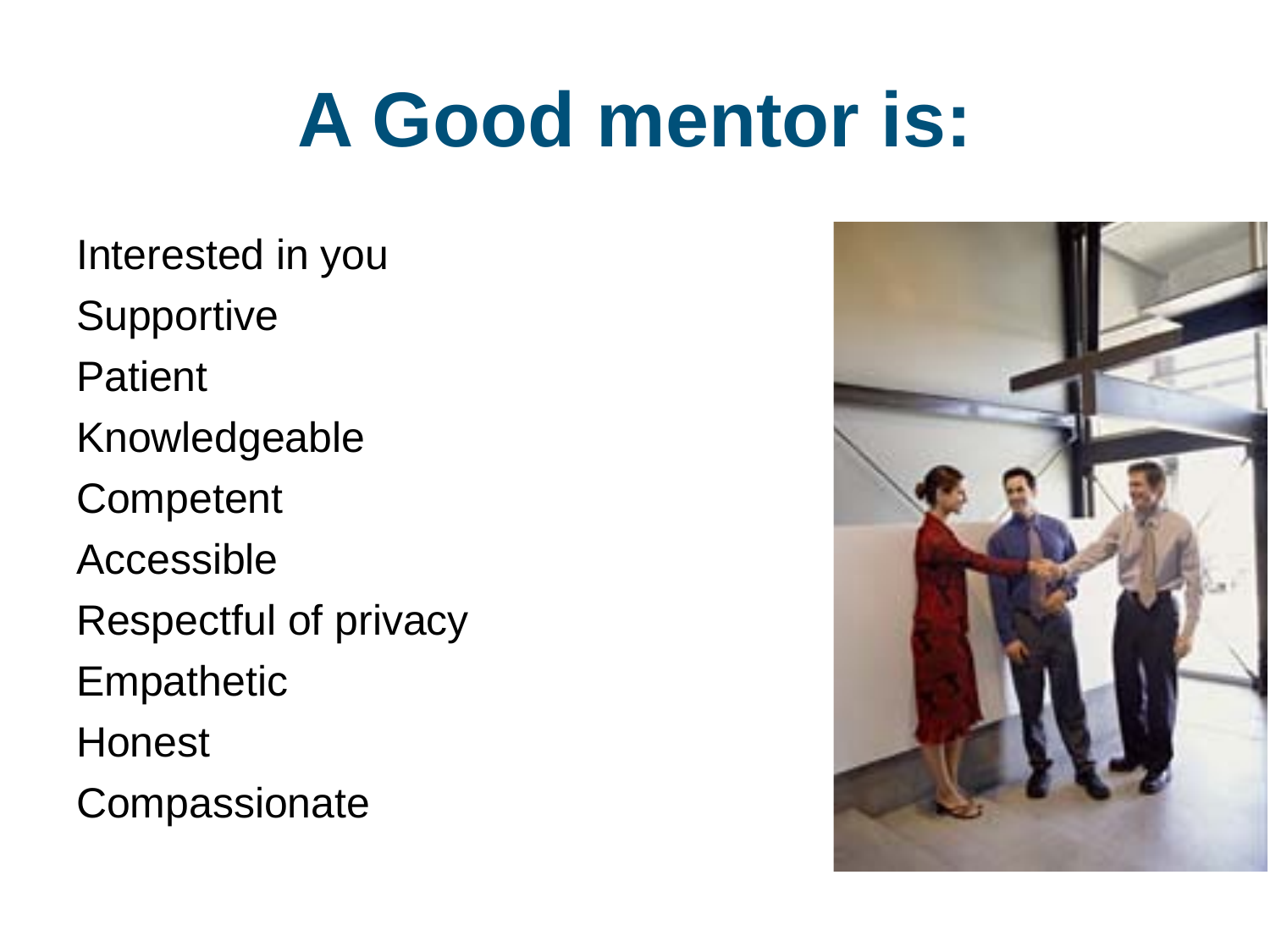## **Be a Mentor**

# **Help Them Get There Be A Mentor**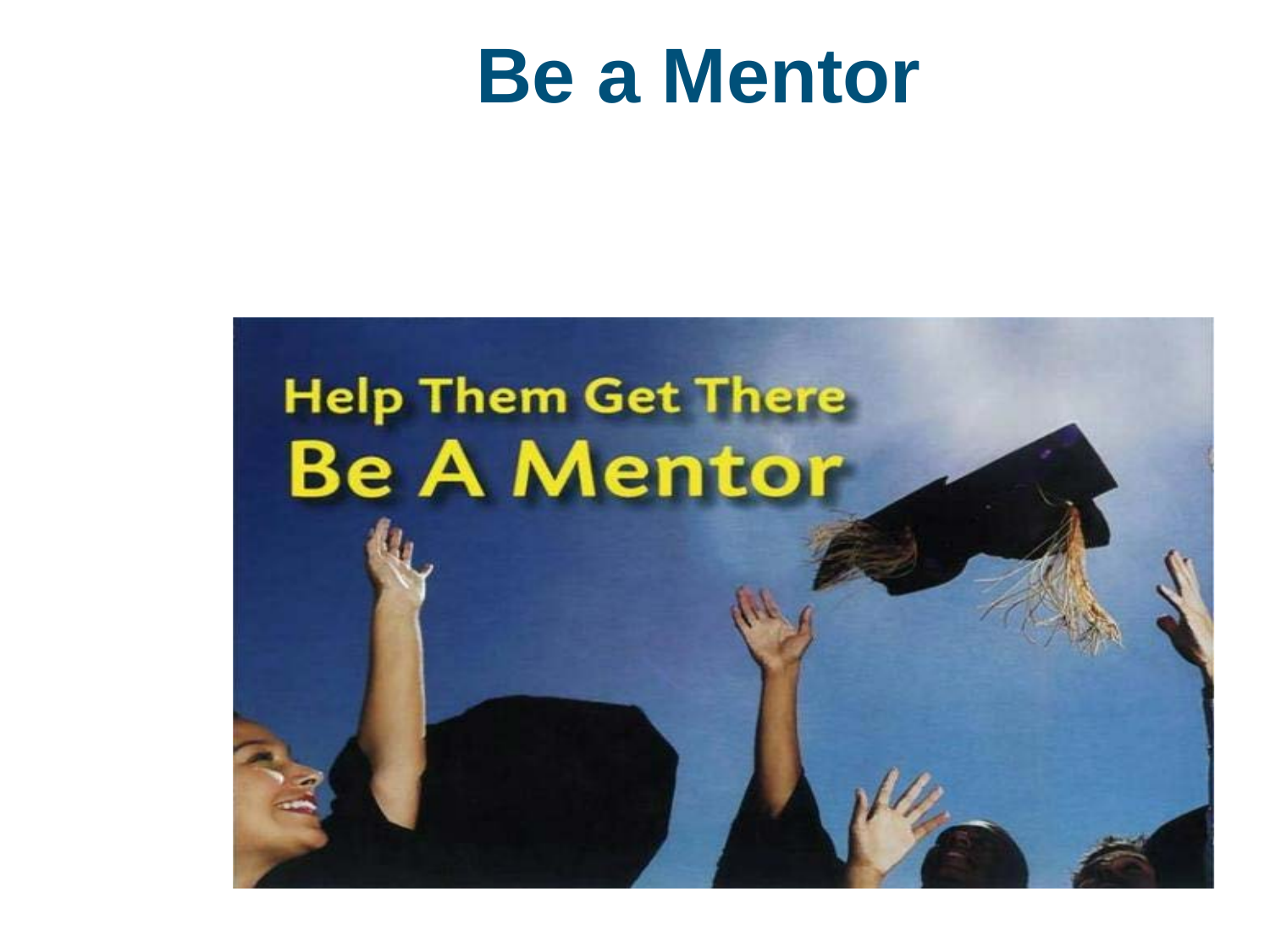## **Get Started…**

What do you have to offer to others?

What ways can you start small in mentoring?

Start by building a relationship.

Learn by doing.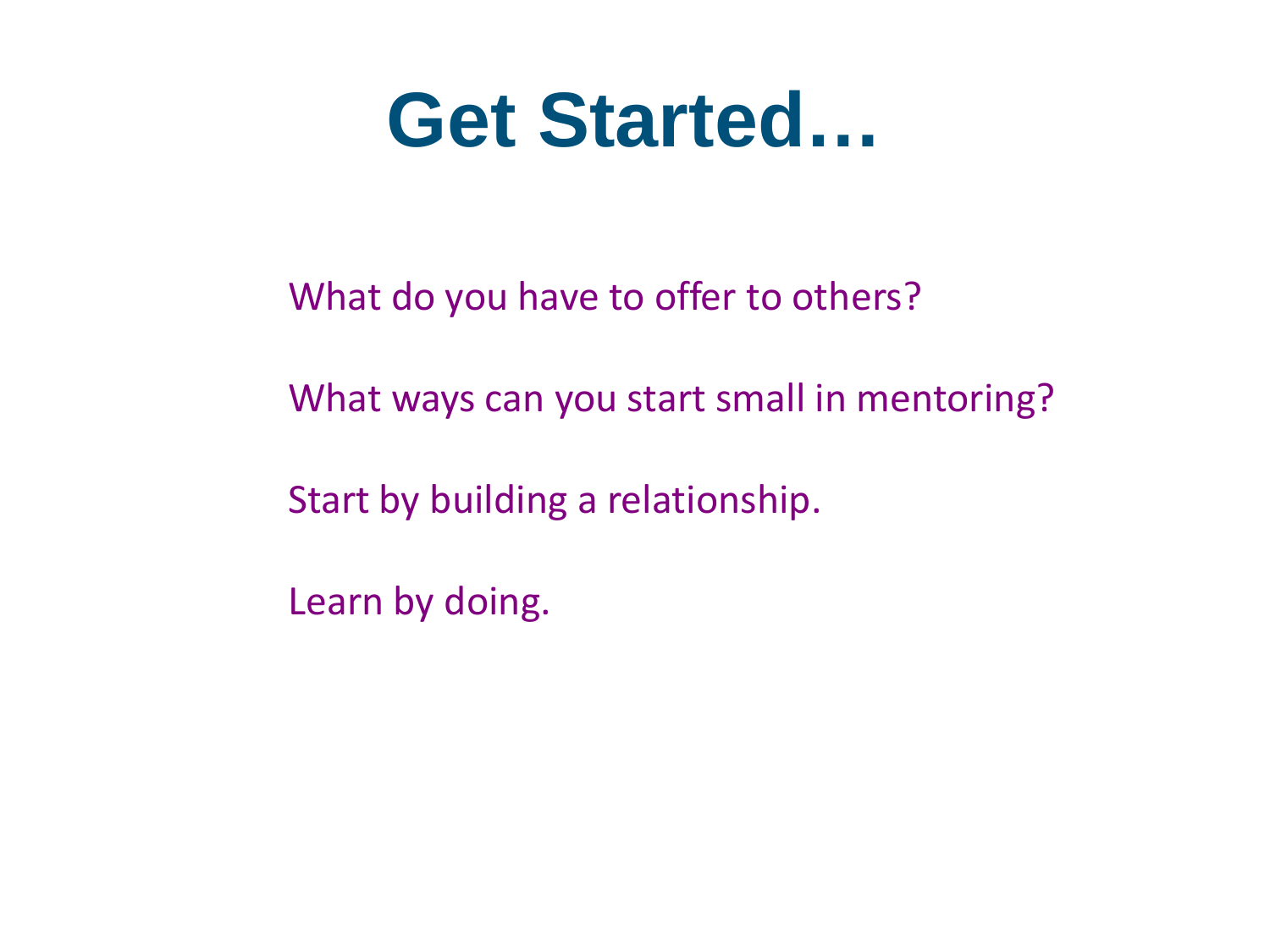## **Mentoring the Individual**

+ Get to Know the Person

- background: context
- goals: long term/ short term
- strengths
- weaknesses
- + Assess the Individual
	- knowledge
	- skills
	- experience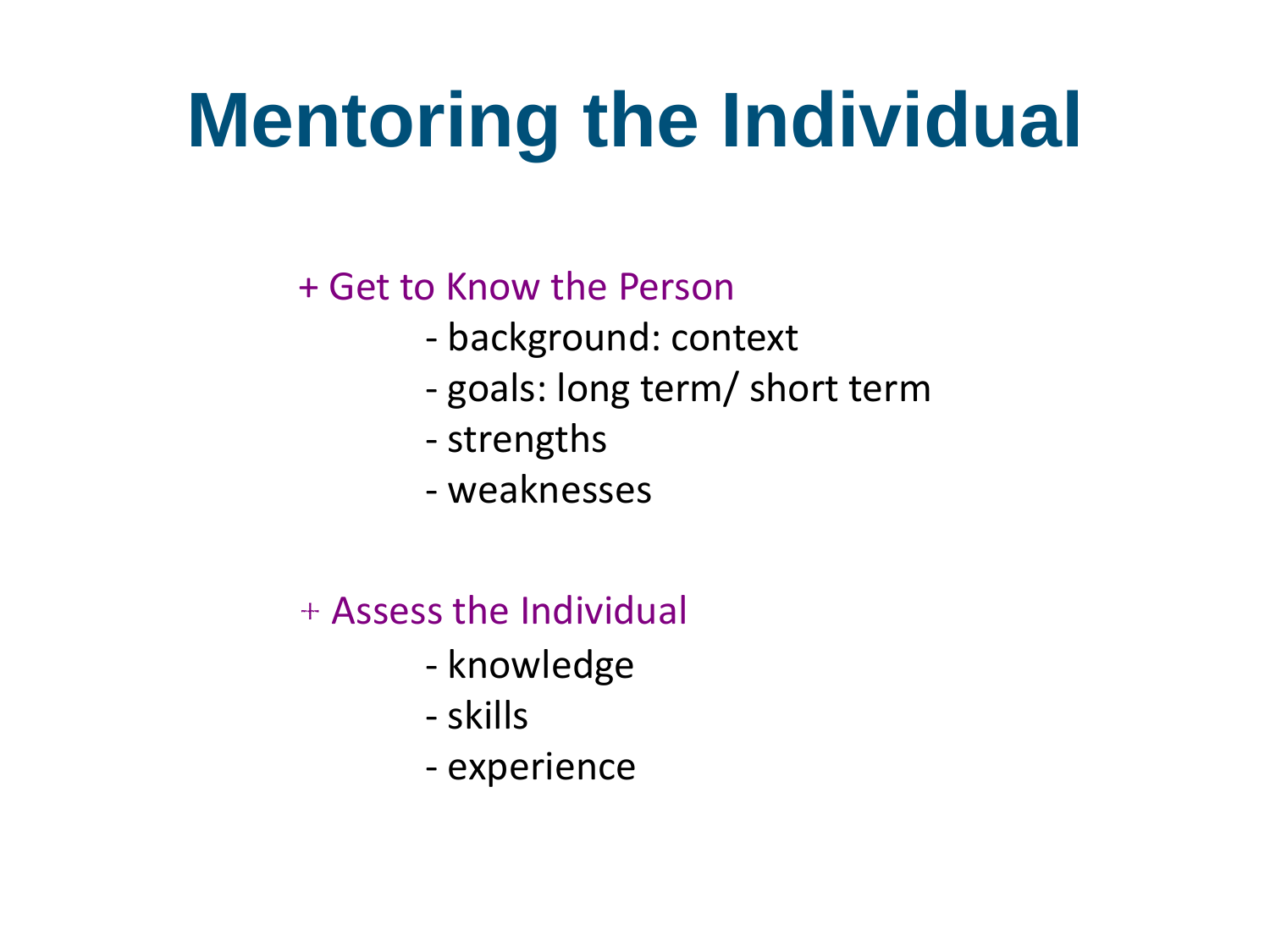## **In a New Mentor Relationship**

Build trust Express commitment Set expectations (e.g., # times to meet/month) Set limits Create goals (in writing)

Every mentoring relationship has phases,

Meet frequently

**What did you want (need) to know then?**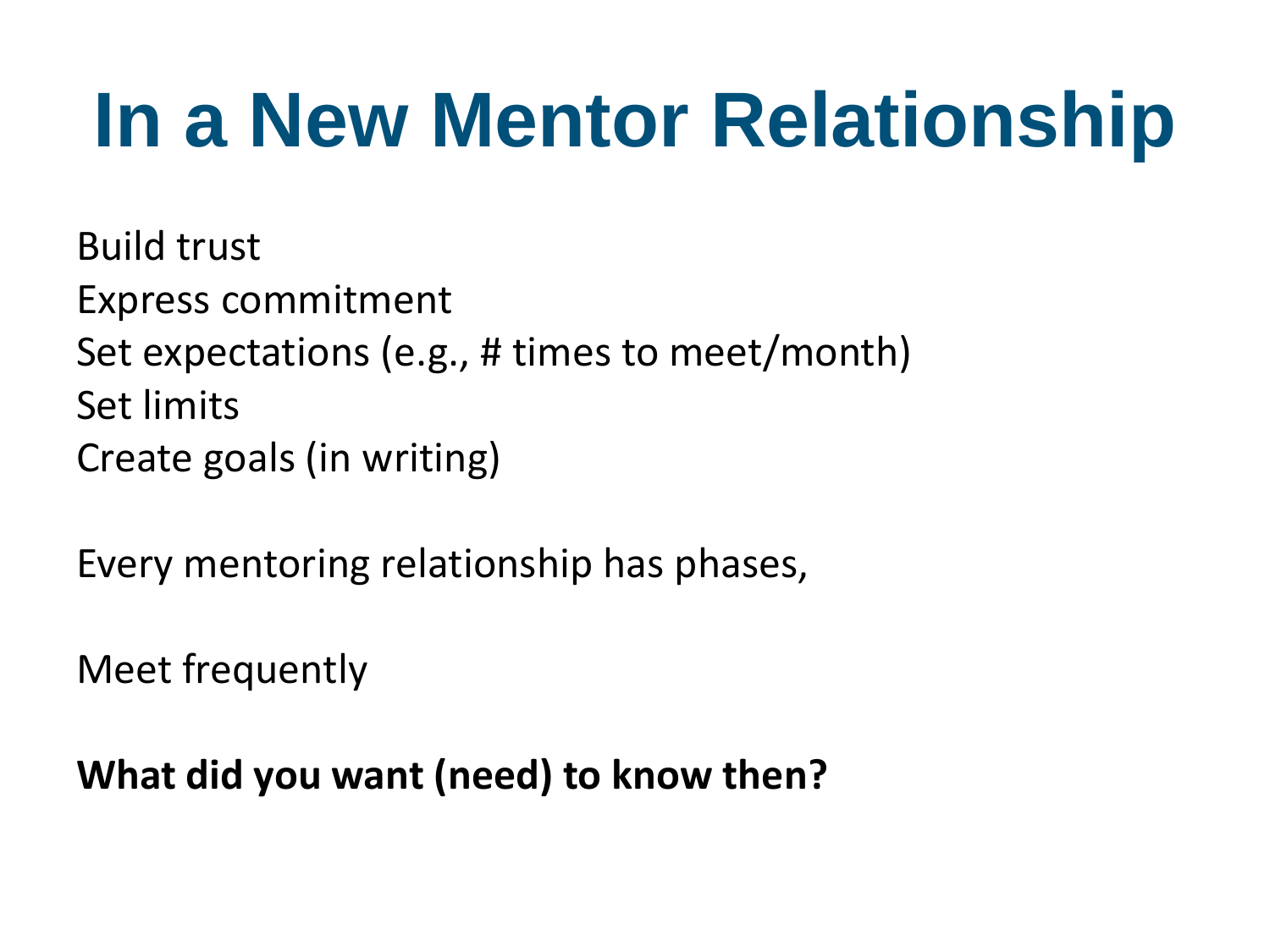## **Mentoring Undergraduates**



What would you do?

Attention: Advice: Information: Encouragement: Opportunities: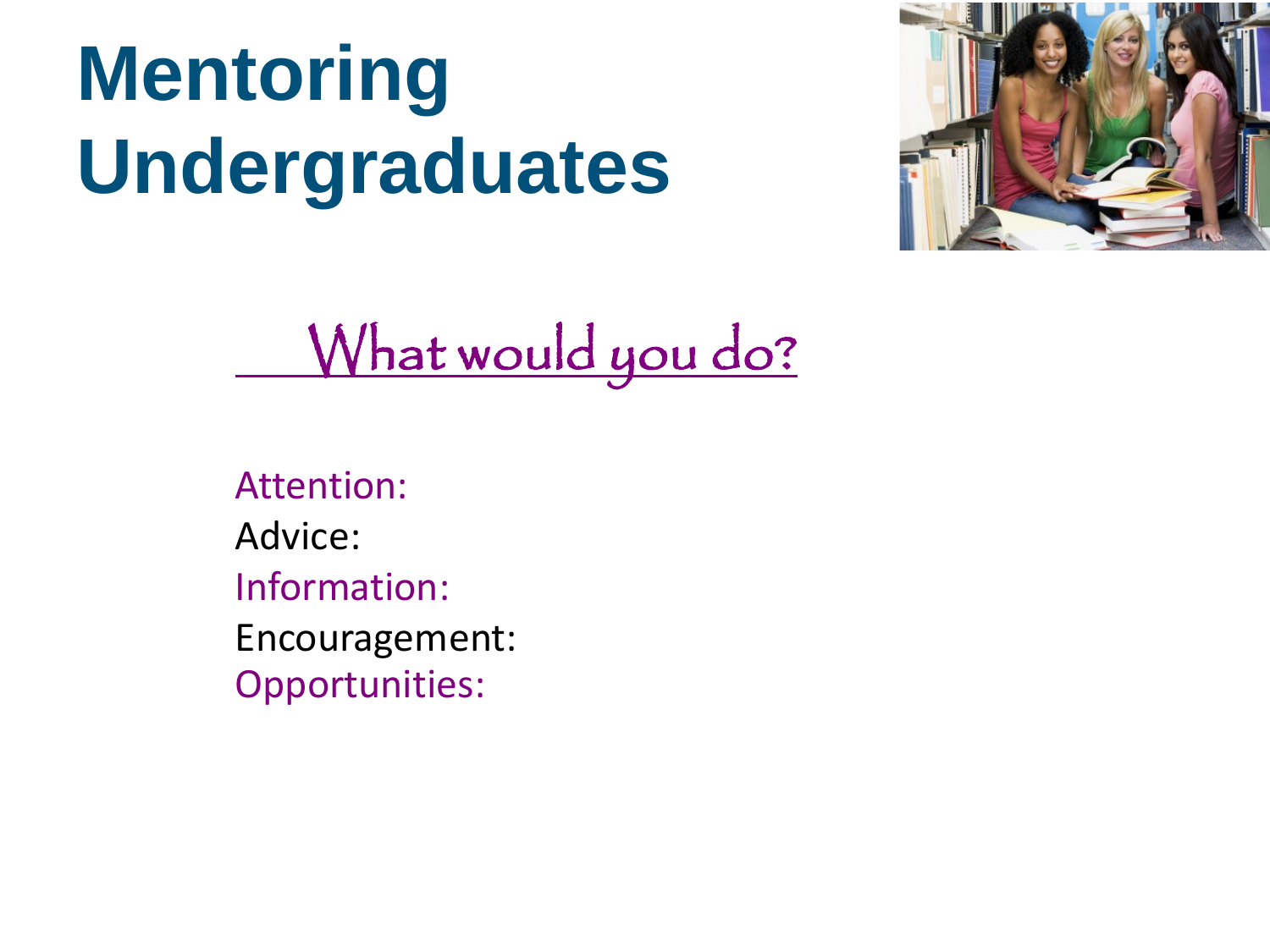#### **Mentoring Undergraduates** in the contract of the contract of the contract of the contract of the contract of the contract of the contract of the contract of the contract of the contract of the contract of the contract of the contract of the contrac



Encouragement: Praise successes



Attention: Semesterly meetings, office hours, rec letters

Advice: Discuss course alternatives, outside classroom activities

Information: map through requirements, career choices

Opportunities: Research, grad school, award nominations, TAs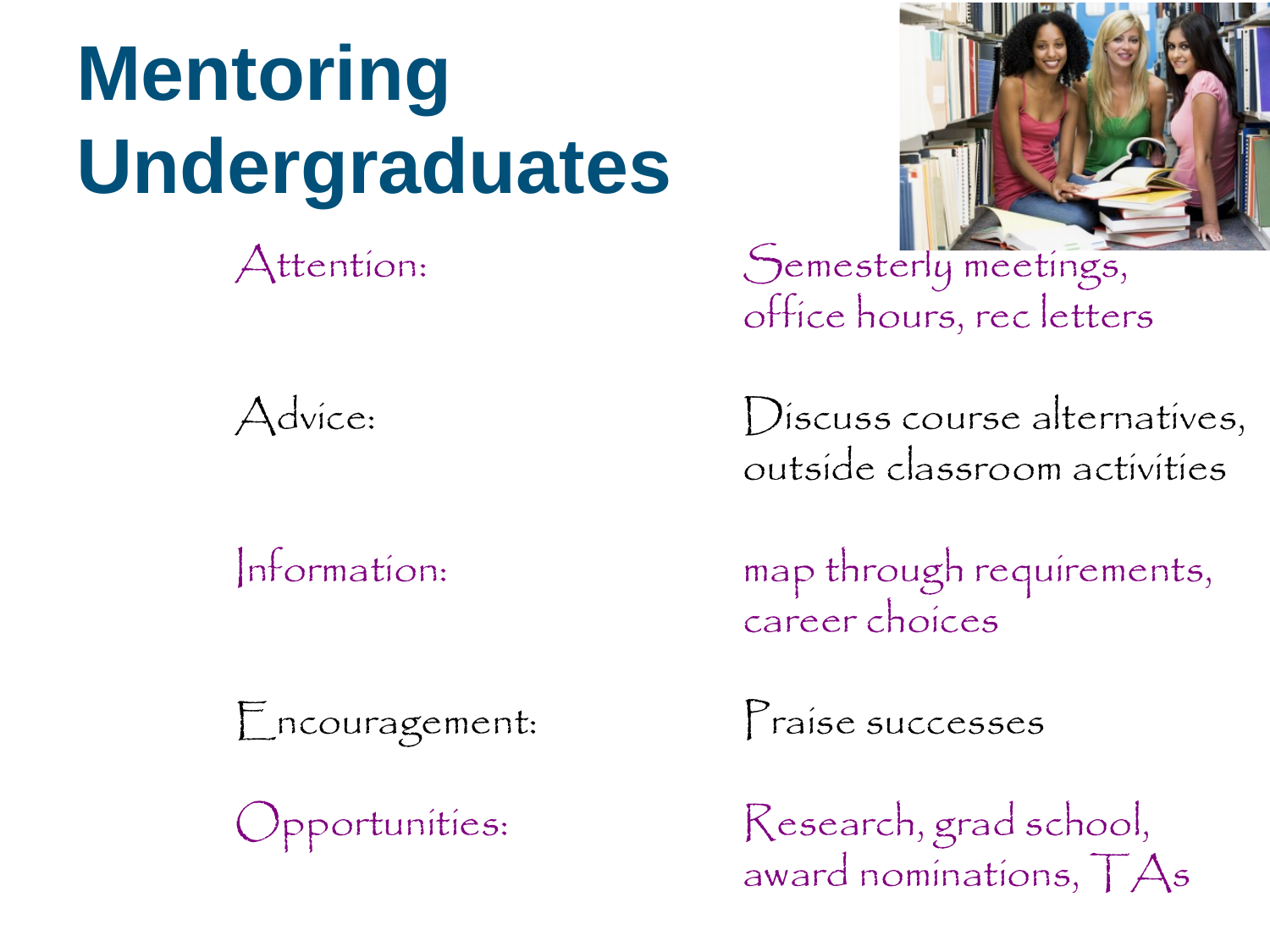## **Mentoring Graduate Students**



Attention: Weekly research meetings, individual progress and goal-making, annual review



Advice: Course selection, professional skill building activities, time manage.

Information: Requirements, career choices

Encouragement:Praise successes, challenge

Opportunities: Conferences, reviewing, teaching,, mentoring, internships, service, funding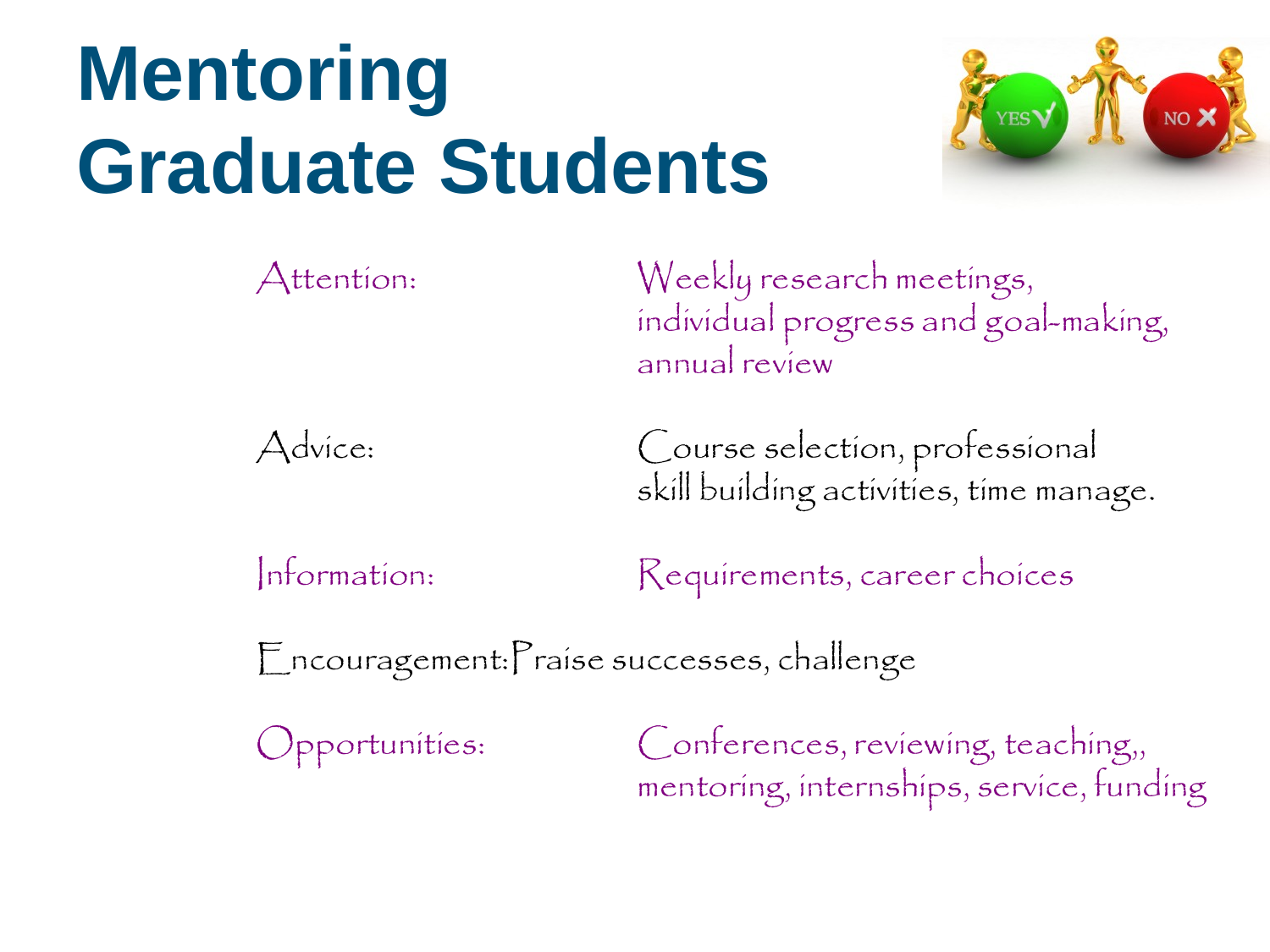## **Mentoring Junior Faculty**



Advice: Time management, pre-tenure focus of activities, teaching methodology, life balance

Information: Department and university policies and traditions, criteria for promotion, history of department/student issues, grant proposal writing strategies, resource people

Encouragement: Praise successes, relate own experiences

Opportunities: Program committees, service, funding agency contacts and programs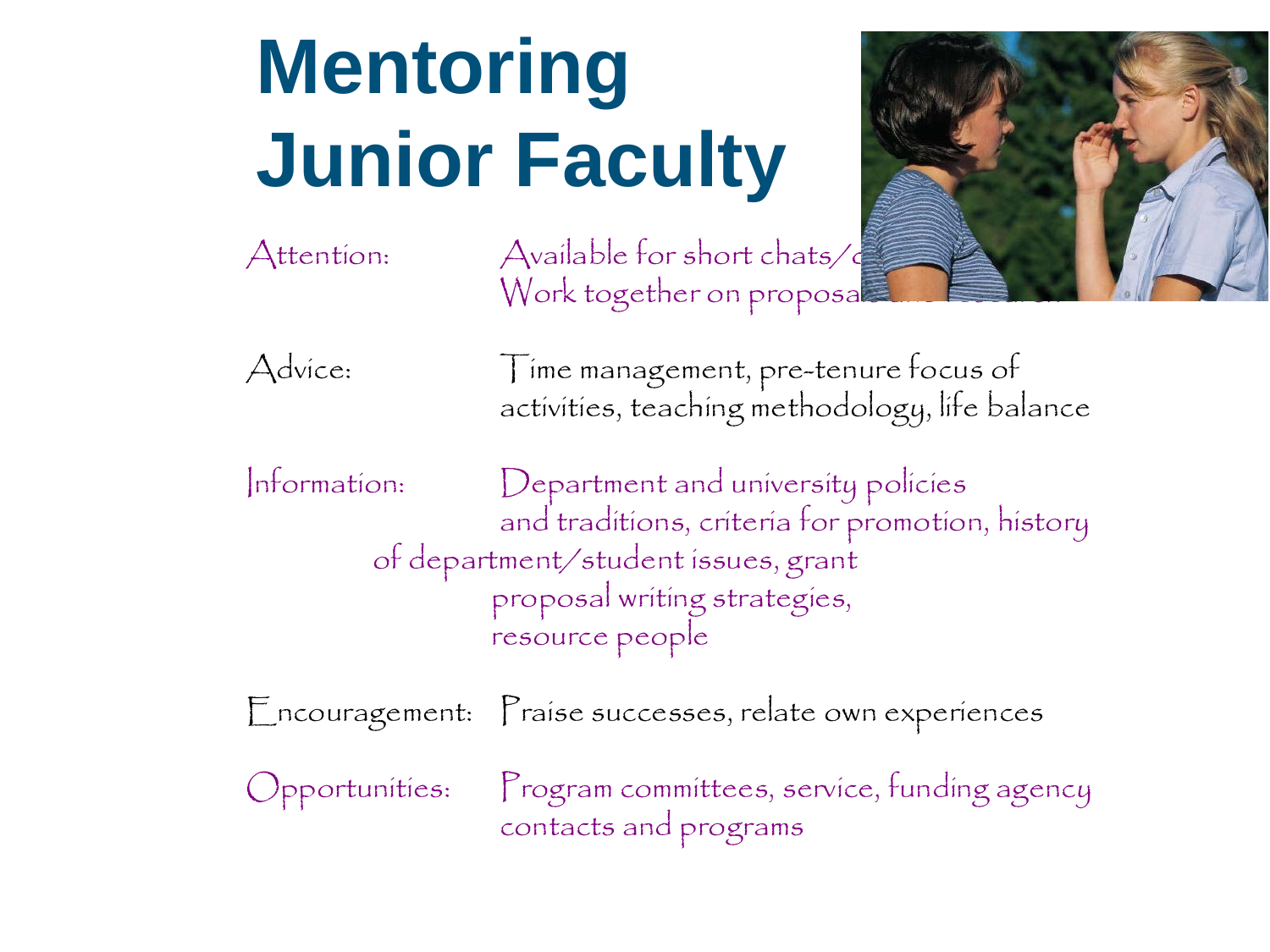## **Barriers to GOOD mentoring:**

- 
- 
- 
- 
- -
	- - -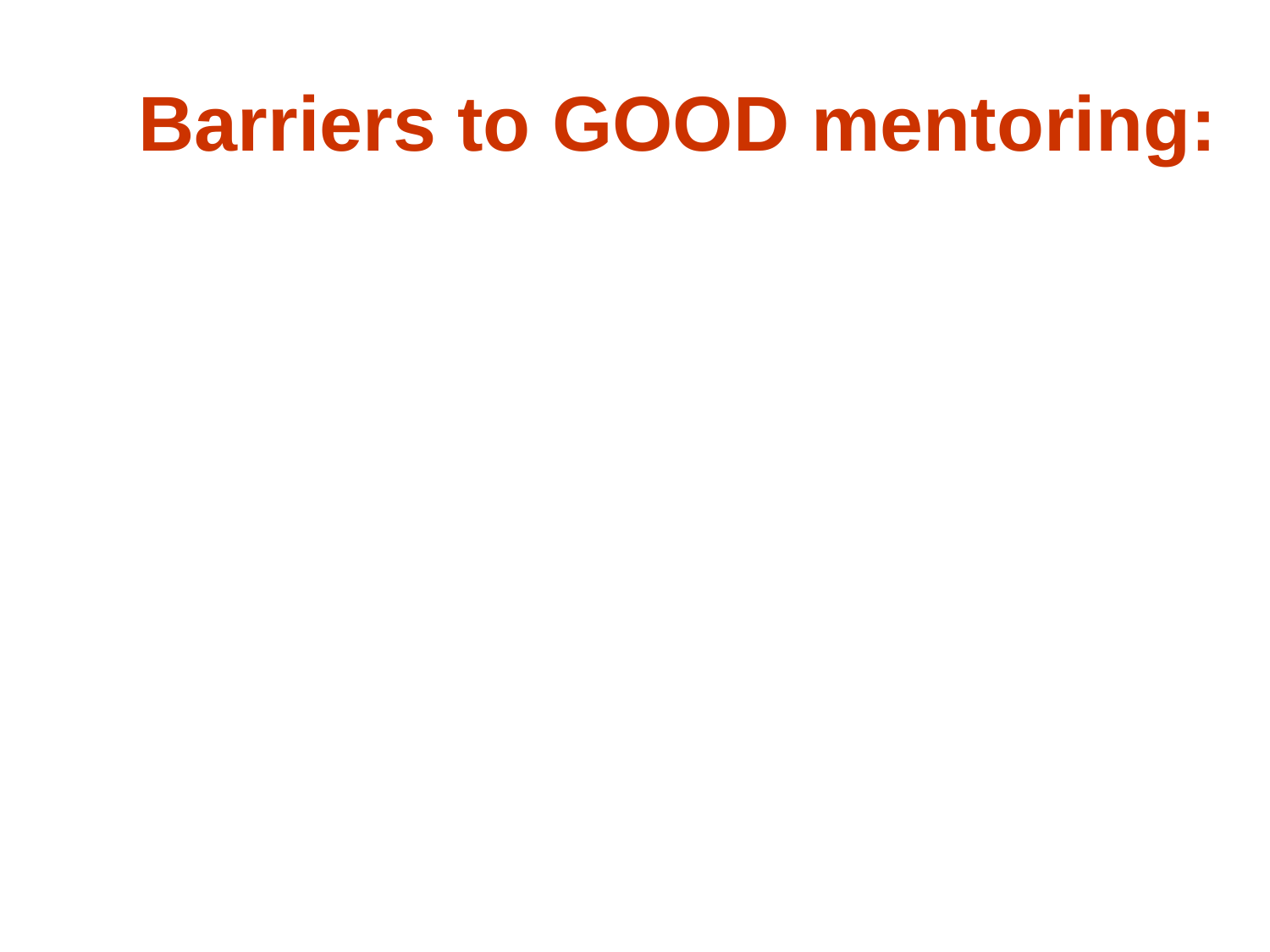## **Barriers to GOOD mentoring:**

Faculty member doesn't have enough time

**Being too busy is not acceptable**

Faculty member and student in competition with each other Faculty member and student lack personal experience with people of different backgrounds Trust is not there – different agenda Communication problems - listening Unrealistic expectations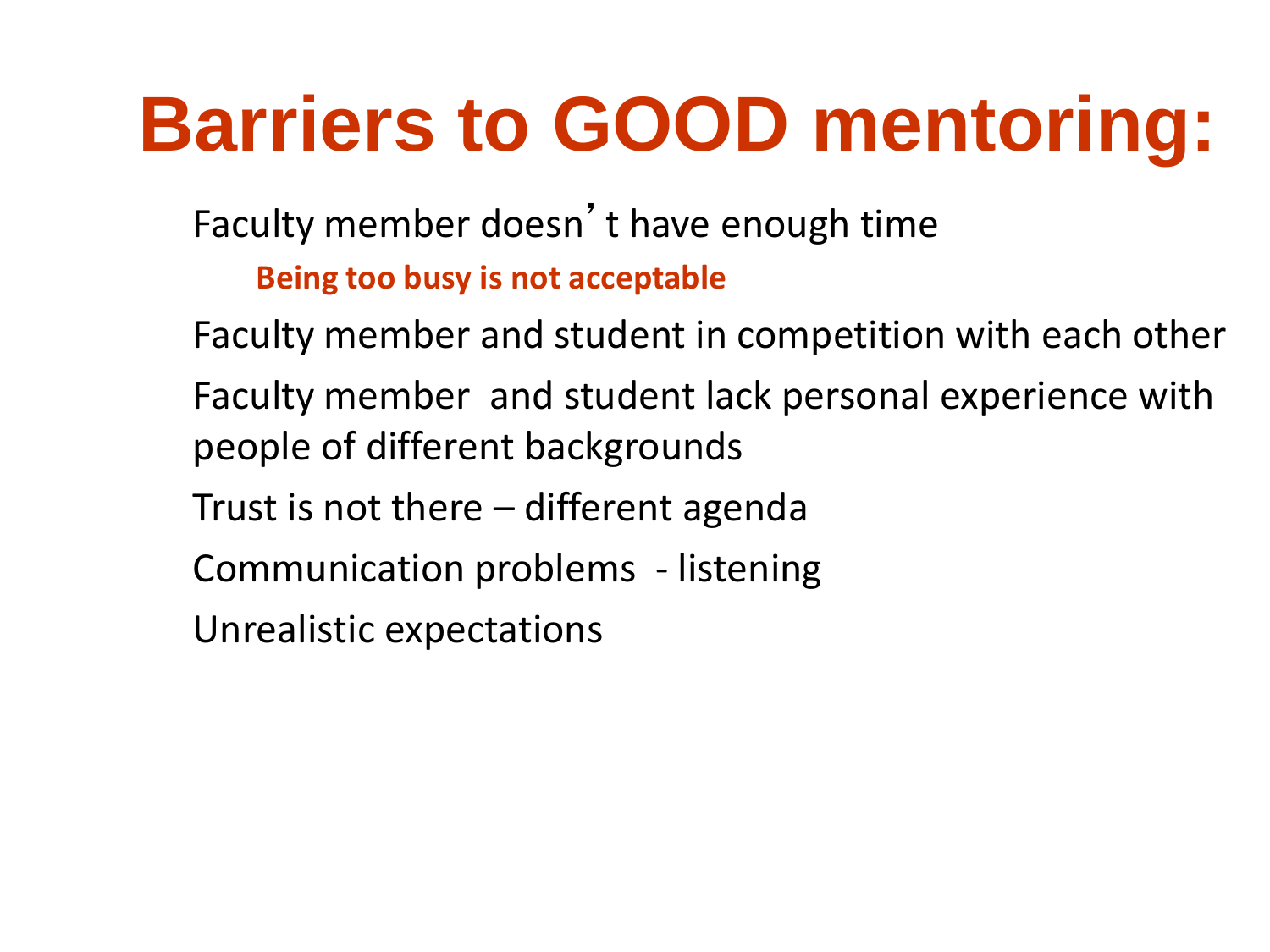## **What NOT to Do as Mentor**

Be Inflexible. (treat all the same)

Abuse your authority. (students doing your work)

Be overbearing. (dictating choices)

Do, don't overdo. (too close)

Clone yourself. (dependent)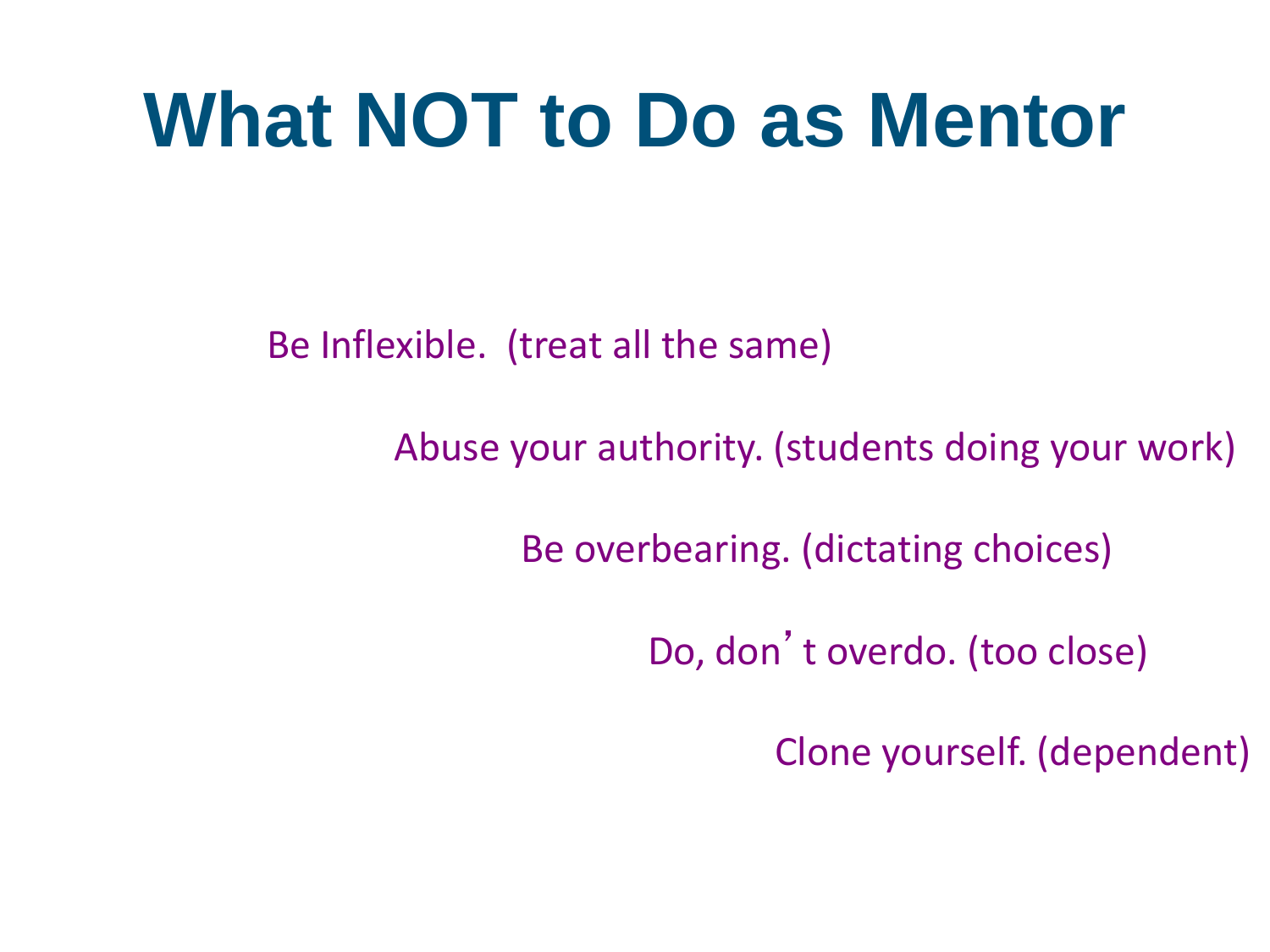## **Mentee has responsibilities too**

- Attention: SHOW UP with an open mind and respect
- Advice: LISTEN + FOLLOW as appropriate
- Information: LISTEN, LEARN, and USE
- Encouragement: LISTEN + SAVOR
- Opportunities: EXPLOIT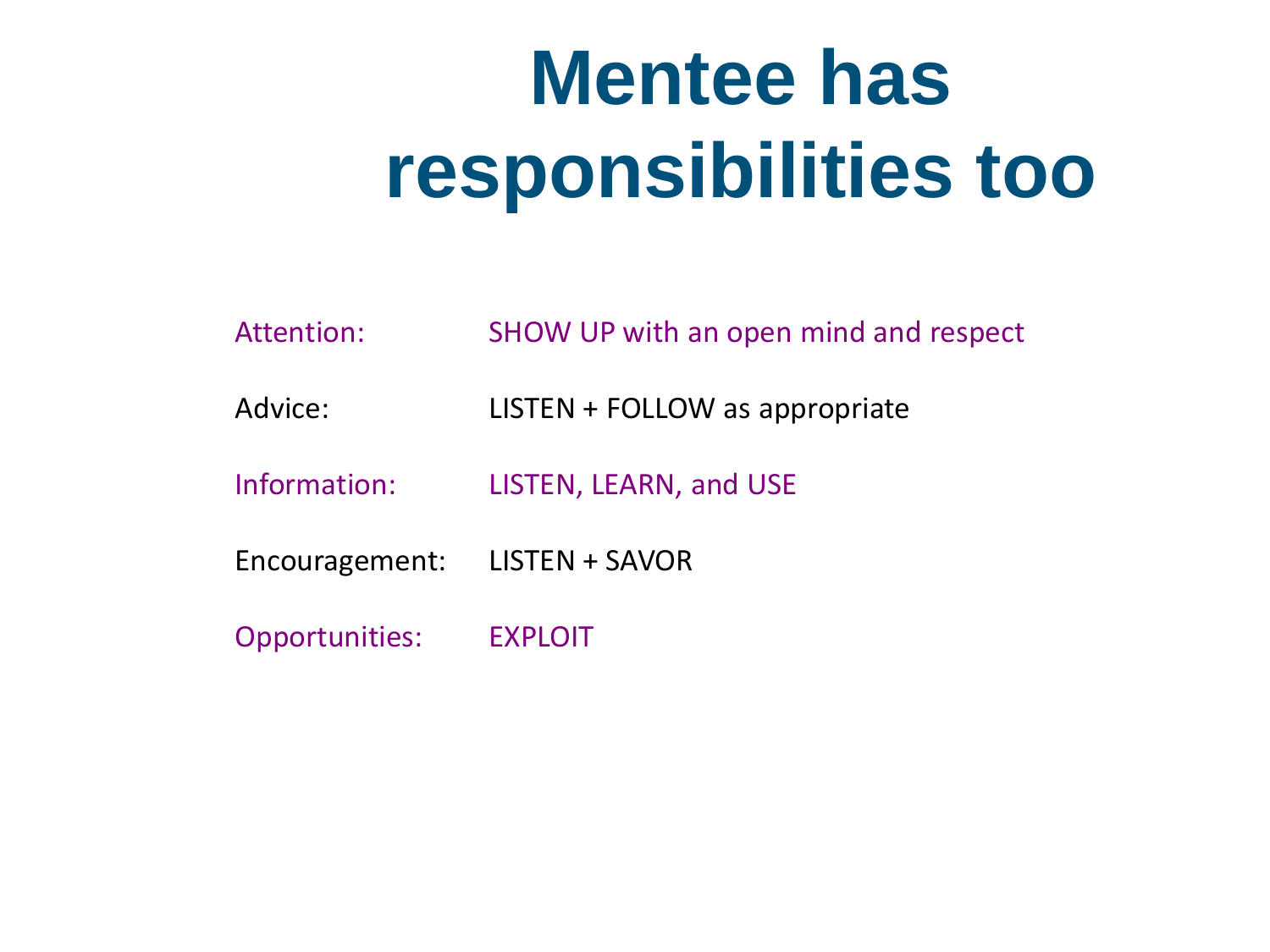## **Improving the Mentoring Pool**

Through Institutional Support:

+ Workshops on mentoring - For different levels + Regular informational sessions for mentors + Discussions on relevant topics: ethical values, balancing career and life, professional standards + Reward good mentoring - Awards

- Promotion and tenure criteria